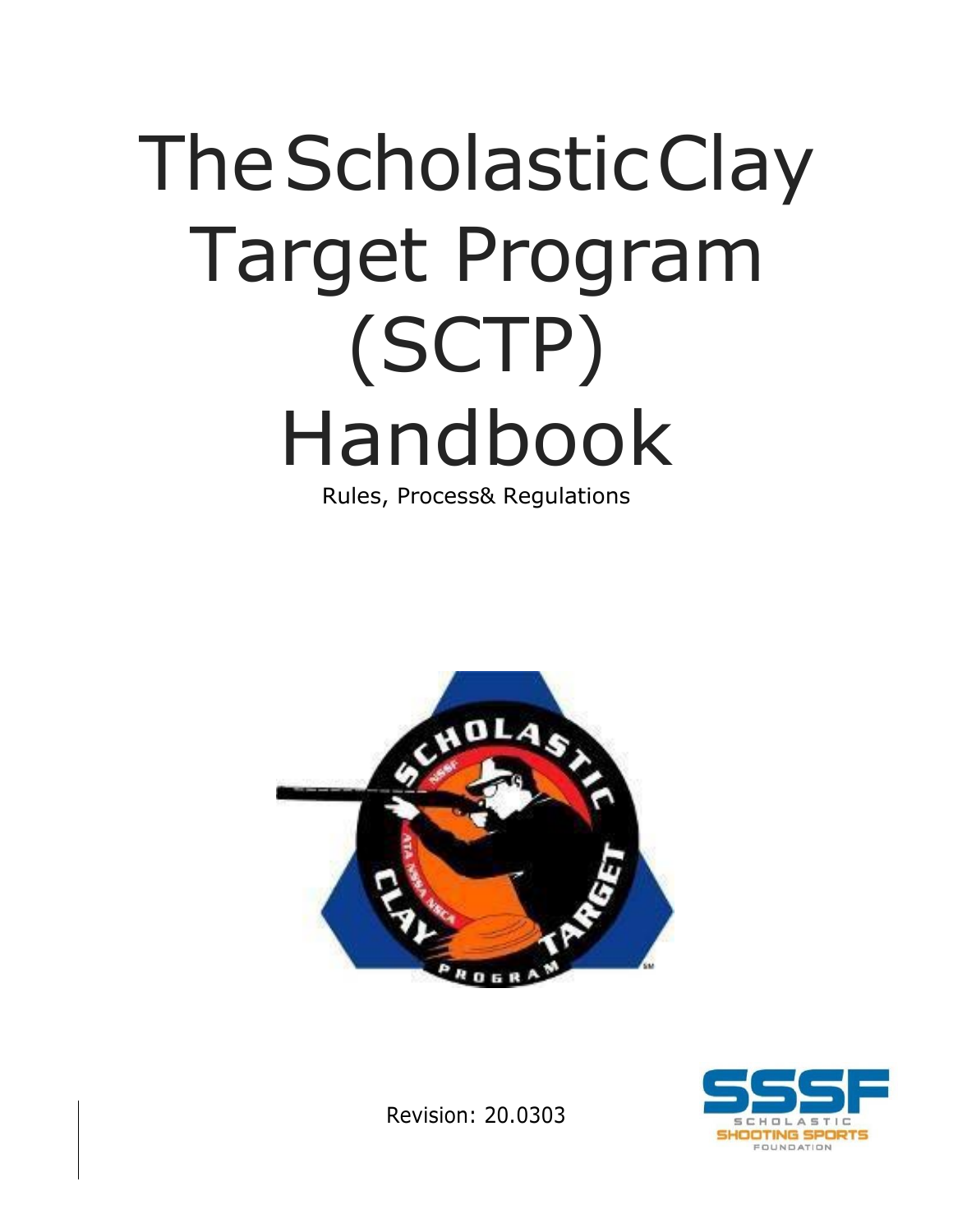# **Contents**

| 1.  |                                                                              |
|-----|------------------------------------------------------------------------------|
| 2.  |                                                                              |
| 3.  |                                                                              |
| 4.  |                                                                              |
| 5.  |                                                                              |
| 6.  | STATE ADVISOR, HEAD & ASSISTANT COACH / ADULT VOLUNTEER (REGISTRATION) 11    |
| 7.  |                                                                              |
| 8.  |                                                                              |
| 9.  |                                                                              |
| 10. |                                                                              |
| 11. |                                                                              |
| 12. | STATE CHAMPIONSHIPS (AMERICAN DISCIPLINES) - ENTRY PROCEDURES 18             |
| 13. | STATE CHAMPIONSHIPS (AMERICAN DISCIPLINES) - SCORING, SHOOT-OFFS & AWARDS 19 |
| 14. |                                                                              |
| 15. | NATIONAL CHAMPIONSHIPS (AMERICAN DISCIPLINES) - ENTRY PROCEDURES22           |
| 16. | SCTP STATE - INTERNATIONAL TEAM CHAMPIONSHIPS (OLYMPIC DISCIPLINES)  24      |
| 17. | SCTP NATIONAL - INTERNATIONAL TEAM CHAMPIONSHIPS (OLYMPIC DISCIPLINES)  26   |
| 18. |                                                                              |
| 19. |                                                                              |
| 20. |                                                                              |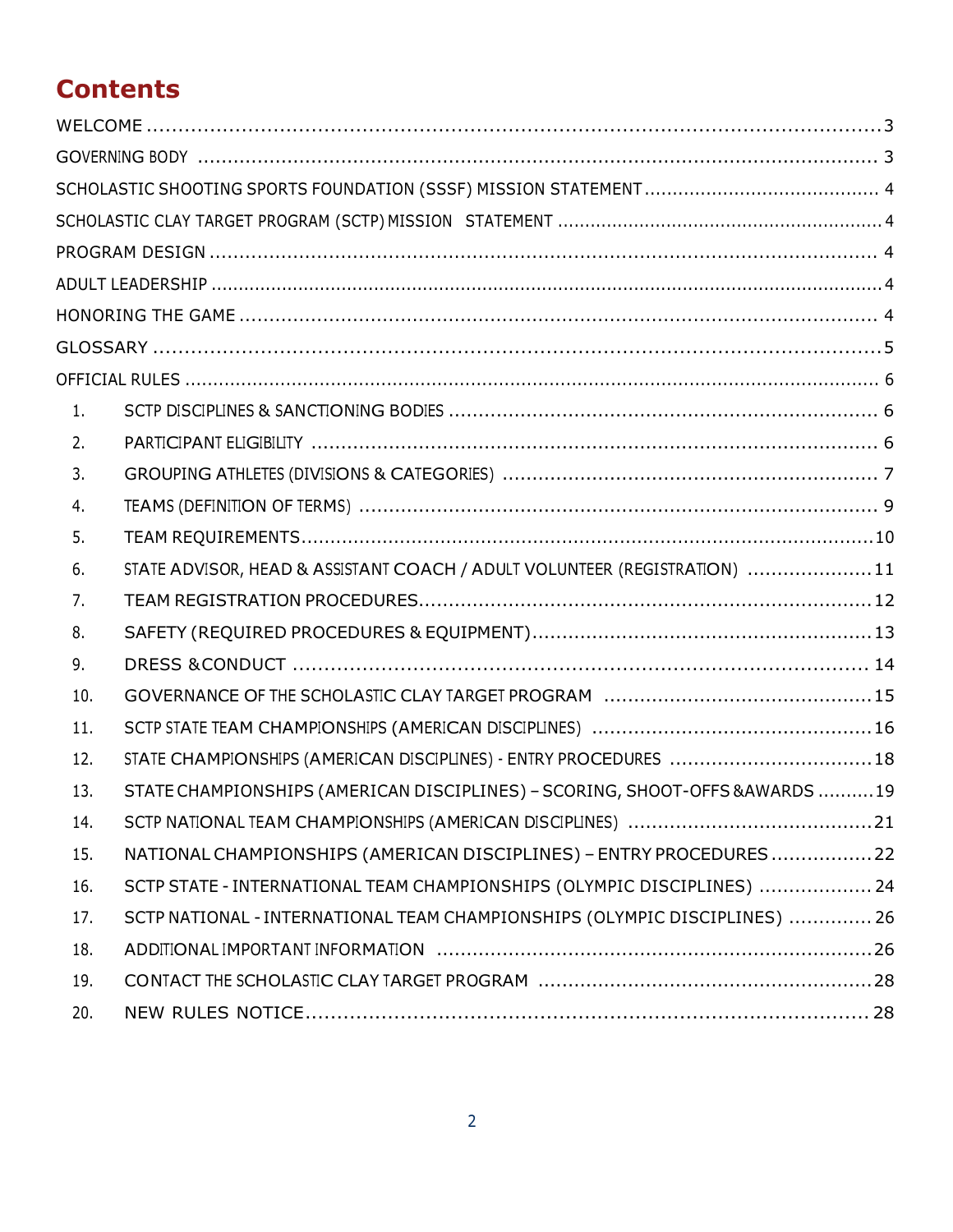# <span id="page-2-0"></span>**WELCOME**

Welcome to the Scholastic Clay Target Program!

By joining the Scholastic Clay Target Program (SCTP) you are participating in the premier Youth Clay Target Shooting Program in the country. SCTP is a Youth Development Program thatteaches the safe handling of firearms while at the same time developing positive life skills through the shotgun clay target sports. SCTP is the Official Youth Development program of USA Shooting, the National Skeet Shooting Association, and the National Sporting Clay Association. SCTP enjoys a relationship with the Amateur Trapshooting Association, the National Rifle Association, and the Association of College Unions International.

The SCTP program was founded as an American Trap Program in the year 2000. Originally it was a partnership between the National Shooting Sports Foundation and the Amateur Trapshooting Association. Two years later, the National Skeet Shooting Association and the National Sporting Clay Association joined the partnership and American Skeet and Sporting Clays was added. Later, USA Shooting also became involved and the Olympic Games were added. SCTP is a national youth shotgun programwhich offers all five of themajor shotgun disciplines. SCTP is also the onlynational youth shotgun program in which all other youth programs may join and compete in. Making SCTP the youth program that is recognizedas having the National Scholastic Championships.

SCTPisgovernedbytheScholasticShootingSportsFoundation(SSSF).TheSSSFraisesmoneyandother resources to support youth shooting programs. Midway USA contributes a great deal of financial resources to our program and to the United States Youth Shooting Movement as a whole. The shooting and hunting industry understand that today's youth are the future of our sport and we enjoy tremendous support from the hunting and shooting industry.

The backbone of the Scholastic Clay Target Program are the Parents, Adults, and Volunteers who organize and run the program on the local and state level. Any successful youth program will always have a few dedicated passionate adults working in a leadership and guidance role. The amount of time, energy, and financial resources that theses dedicated adults contributeto the program is staggering. However, when you meet the wonderful young athletes thattheprogram produces, you will understand quickly why it is worth it and why they do what they do. The participants in the Scholastic Clay Target Program are the some of the finest young people you would ever want to meet.

This booklet has been prepared to guide you through the SCTP shooting year from registration to the completion of the SCTP National Championships. More information is available at our website: www.sssfonline.org. Whether your child is interested in becoming a National Champion or just wants a fun and safe social activity to enjoy with his or herfriends, SCTP is the program for them!

Why not get them started today?

# <span id="page-2-1"></span>**GOVERNING BODY**

Since 2008, the SCTP is governed by the Scholastic Shooting Sports Foundation (SSSF). The SSSF raises money and other resources to support youth shooting programs. Multiple shooting/hunting industry partners, charitable foundations and individual donors contribute a great deal of financial resources and other support to SSSF programs. If you would like to join the ranks of those supporting youth in the shooting sports please visit [www.sssfonline.org/donate](http://www.sssfonline.org/donate) to find out how you can help.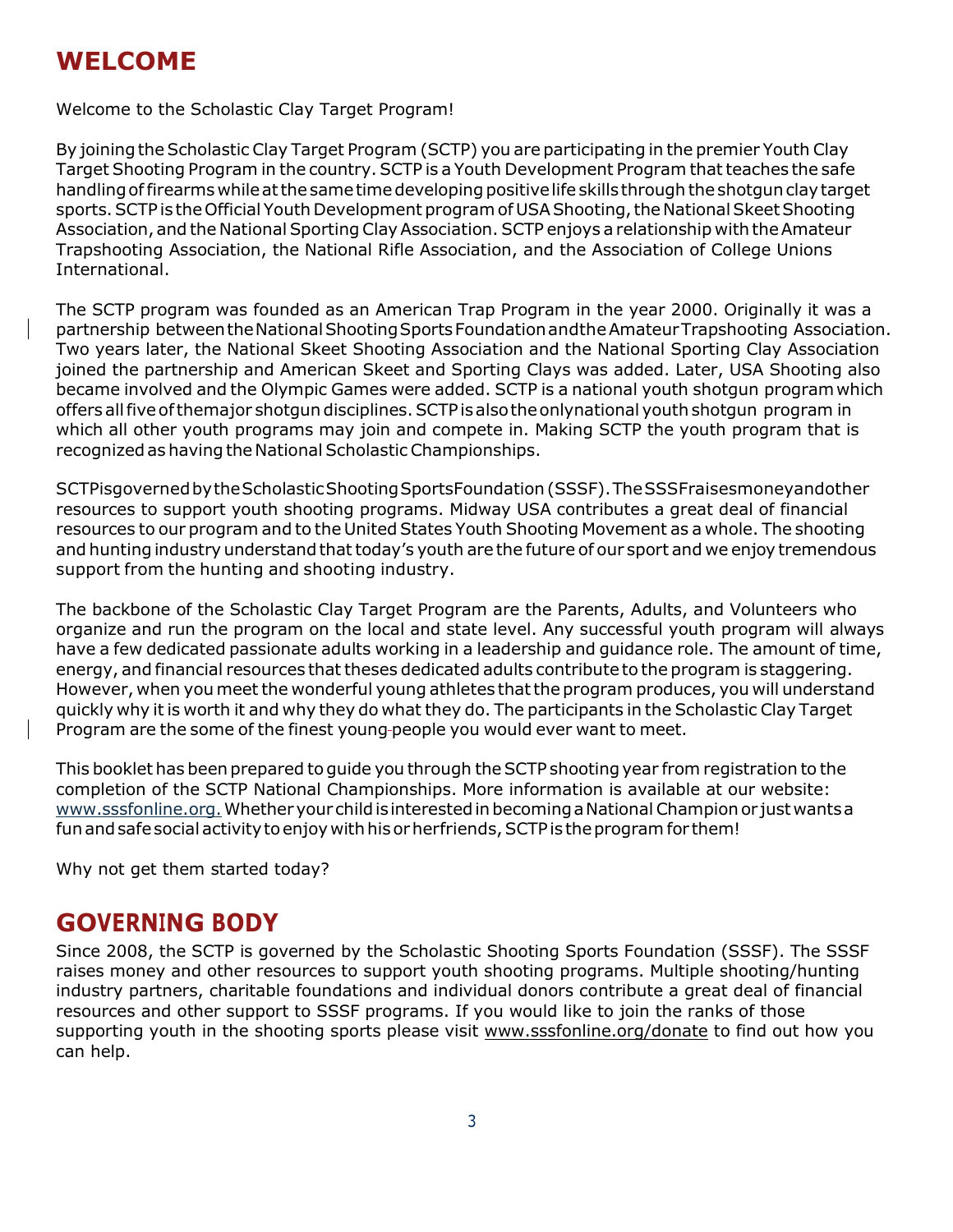# <span id="page-3-0"></span>**SCHOLASTIC SHOOTING SPORTS FOUNDATION (SSSF) MISSION STATEMENT**

The ScholasticShootingSports Foundationexiststoraisefundingandotherresourcesfor Youth Development Programs in the shooting sports industry.

# <span id="page-3-1"></span>**SCHOLASTIC CLAY TARGET PROGRAM (SCTP) MISSION STATEMENT**

SCTP is a youth development program where adult coaches and volunteers model sportsmanship, responsibility, and team work whileusing shootingsports programs to teach these and other positive life skills to SCTPathletes.

# <span id="page-3-2"></span>**PROGRAM DESIGN**

Youth from elementary grades through college are eligible to participate in the safe, educational and enjoyable SCTP clay target sports of American Trap, American Skeet, Sporting Clays, Olympic Trap, and Olympic Skeet. The SCTP is ideally suited to become a school sponsored Title IX Sport. There is no other sport that offers such an absolutely "level playing field" for gender participation as the shooting sports. The SCTP is a perfect fit for youth organizations such as Boy Scouts, 4 -H, Future Farmers of America., Police Athletic League, Girl Scouts, Boys and GirlsClubs, et al. Any youth organization is welcome to participateintheSCTP.

AllSCTPactivitiesincorporatetwoindispensableelements–SAFETYANDFUN. Safetyisincorporatedinto every aspect of ALL SCTP activities. The learning environment at team practices and at competitive shoots is designed to include the element of FUN for all participants. SCTP participants learn the safe and responsible handling and use of firearms. They discover the joy of contributing to a shared team goal and the commitment that goes along with it. During this self-discovery process, team members develop proficiency in a sport that can be shared and enjoyed with family and friends for a lifetime.

# <span id="page-3-3"></span>**ADULT LEADERSHIP**

The program is led by trained and dedicated adult volunteer coaches who are committed to providing, promoting, and perpetuating opportunities for their young athletes to safely and enjoyably participate in a high-quality team-based sport. SCTP Coaches must take very seriously the responsibility of being good role models to the SCTP Athletes. As a result, SCTP coaches do not charge fees for coaching within the organization.

# <span id="page-3-4"></span>**HONORING THE GAME**

Competition is clearly a part of the SCTP, an indispensable part; but it is not the underlying principle. The "win-at-all-cost" philosophy has no place in the SCTP. Striving to win while playing by the rules does. Honoring the game, exhibiting good sportsmanship, and being a responsible Team Member, are the bedrock values the SCTP strives to instill. It is the DUTY of everyone involved in the SCTP - Coaches, Parents, and Athletes - to set good examples for SCTP Team Members. Volunteers are expected to emulate and uphold high moral and ethical standards of personal conduct.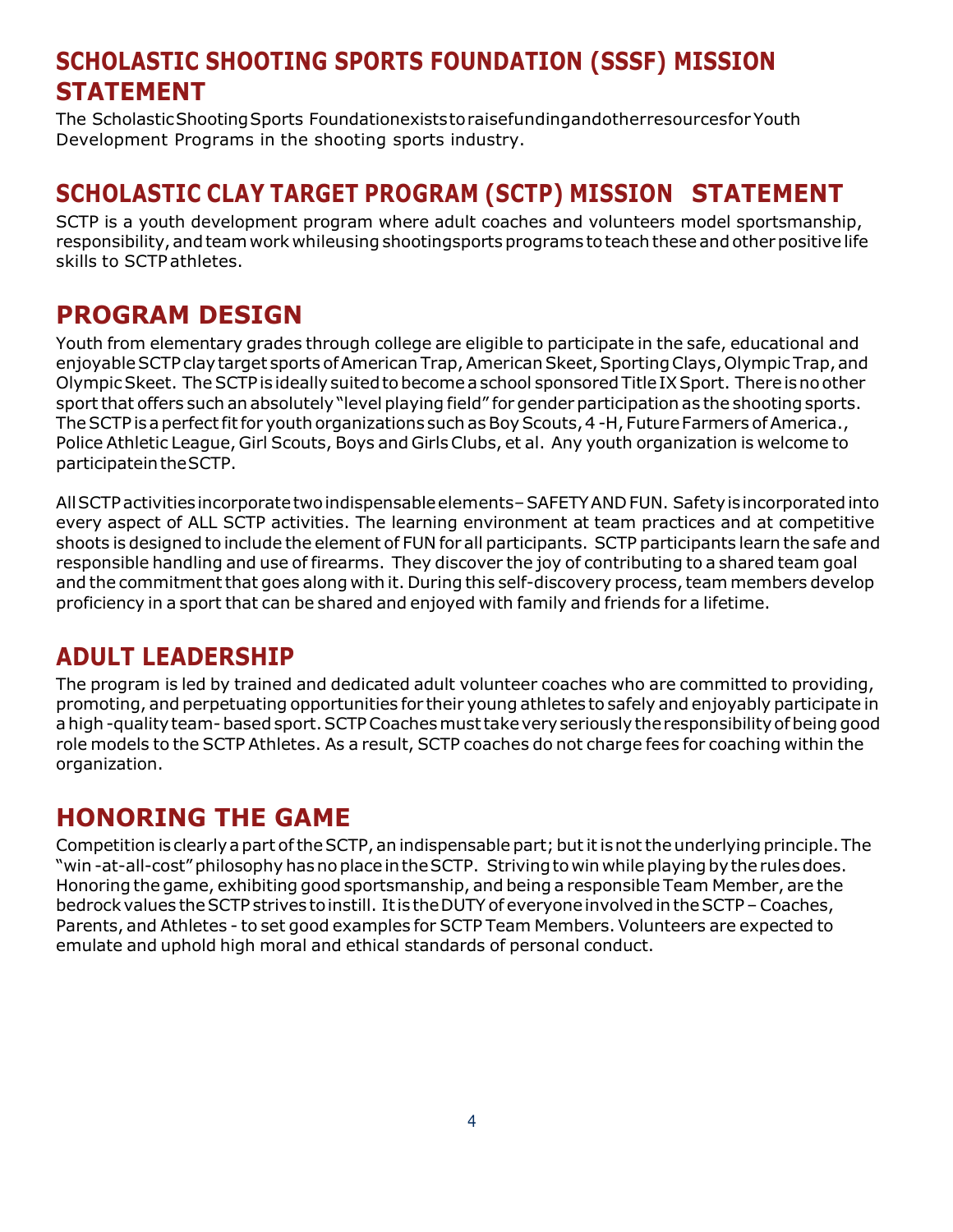# <span id="page-4-0"></span>**GLOSSARY**

| SSSF:<br>NSSF:<br>SCTP:<br>ACUI:<br><b>SCTP Team:</b>                                                                                                                 | SCHOLASTIC CLAY TARGET PROGRAM                                                                                                                                                                                                                                                                                                                   | SCHOLASTIC SHOOTING SPORTS FOUNDATION<br>NATIONAL SHOOTING SPORTS FOUNDATION<br>ASSOCIATION OF COLLEGE UNIONS INTERNATIONALS<br>ALL Athletes, Head Coaches, Assistant Coaches, and Adult<br>Volunteers registered under the same Head Coach at a<br>"Home" Gun Club or Shooting Facility in one or more disciplines. |  |
|-----------------------------------------------------------------------------------------------------------------------------------------------------------------------|--------------------------------------------------------------------------------------------------------------------------------------------------------------------------------------------------------------------------------------------------------------------------------------------------------------------------------------------------|----------------------------------------------------------------------------------------------------------------------------------------------------------------------------------------------------------------------------------------------------------------------------------------------------------------------|--|
| <b>SCTP Squad:</b>                                                                                                                                                    | The SCTP competitive unit. The SCTP competitive unit for 12th<br>grade & below consists of five (5) Athletes for Trap and three (3)<br>Athletes for Skeet, Sporting Clays, Olympic Skeet, and Olympic<br>Trap. For college teams, Team scoring will be utilized with the<br>top 5 athletes for all disciplines except International disciplines. |                                                                                                                                                                                                                                                                                                                      |  |
| SCTP American Style Disciplines: Sporting Clays, Skeet, Trap<br>SCTP Olympic Style Disciplines: Olympic Skeet, Olympic Trap<br>SCTP American Style Categories: Rookie | Intermediate Level: Entry Level and Advanced<br>Senior Level: Junior Varsity and Varsity<br>College: Division I, II, III and IV                                                                                                                                                                                                                  |                                                                                                                                                                                                                                                                                                                      |  |
| <b>SCTP Olympic Style Categories:</b><br>NGB:<br>NGB #:                                                                                                               | National Governing Body                                                                                                                                                                                                                                                                                                                          | All athletes compete at the division level, no categories.<br>Membership ID # assigned to the participant by the NGB                                                                                                                                                                                                 |  |
| <b>National Governing Bodies:</b>                                                                                                                                     | Sporting Clays:<br>American Skeet:<br>American Trap:<br><b>Olympic Games:</b>                                                                                                                                                                                                                                                                    | NSCA - National Sporting Clays Association<br>NSSA - National Skeet Shooting Association<br>ATA - Amateur Trapshooting Association<br><b>USAS-USA Shooting</b>                                                                                                                                                       |  |
| <b>Registered Target:</b>                                                                                                                                             | discipline                                                                                                                                                                                                                                                                                                                                       | Targets shot at an event sanctioned by the NGB for the                                                                                                                                                                                                                                                               |  |
| Head Coach:                                                                                                                                                           | The Team Head Coach serving as the primary point of contact<br>responsible for communication between SCTP National<br>Administrative Office and everyone involved with the team and<br>the individual.                                                                                                                                           |                                                                                                                                                                                                                                                                                                                      |  |
| Mixed Squad:                                                                                                                                                          | A squad of athletes that are of multiple teams and may or may<br>not be of multipleclassifications.                                                                                                                                                                                                                                              |                                                                                                                                                                                                                                                                                                                      |  |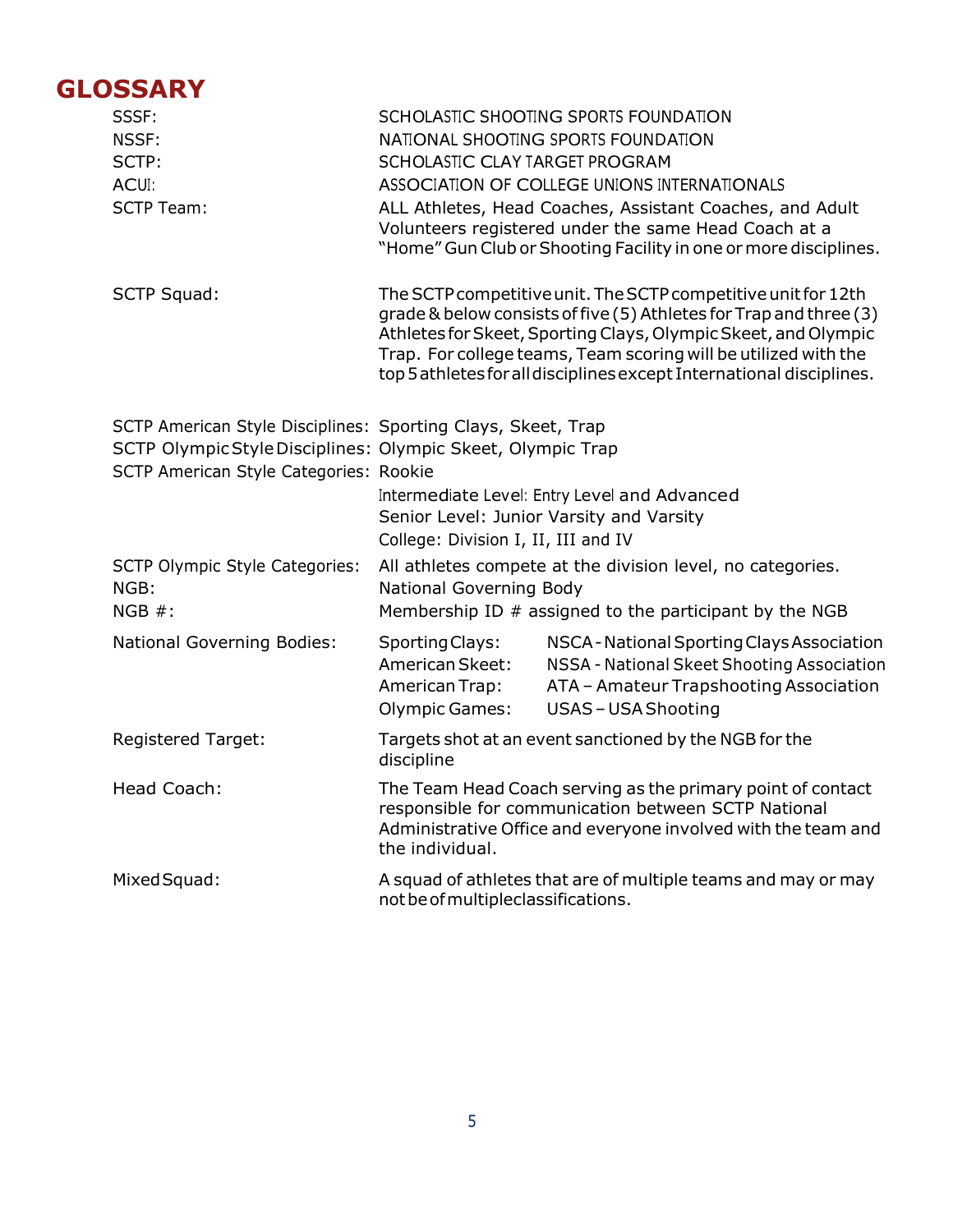# <span id="page-5-0"></span>**OFFICIAL RULES**

These rules are set forth to ensure the safe and equitable treatment of all SCTP participants. Their enjoyment and safety is our reward. Rules that have been updated within the current shooting year are in red.

## <span id="page-5-1"></span>1. SCTP DISCIPLINES & SANCTIONING BODIES

#### **A. Disciplines**

The Scholastic Clay Target Program offers opportunities for teams to participate in the disciplines of Trap, Skeet, Sporting Clays, Olympic Skeet and Olympic Trap.

#### **B. Sanctioning Body**

The Scholastic Shooting Sports Foundation (SSSF) (www.sssfonline.org) is the sanctioning body for the Scholastic Clay Target Program (SCTP). The SSSF's National Program Staff are responsible for the management of the SCTP.

#### **C. SCTP Partners**

National Governing Bodies for clay target sports. The SCTP has partnered with four National Governing Bodies (NGB) sanctioning clay target sports in the United States. All SCTP competitive events, including the SCTP State and National Team Championships, will be conducted in accordance with the rules for each of the clay target disciplines as set forth by the appropriate National Governing Body (NGB). See NGB's listedbelow:

| 1. American Skeet      | National Skeet Shooting Association |             | NSSA www.nssa-nsca.org   |
|------------------------|-------------------------------------|-------------|--------------------------|
| 2. Sporting Clays      | National Sporting Clays Association |             | NSCA www.nssa-nsca.org   |
| 3. American Trap       | Amateur Trapshooting Association    | ATA         | www.shootata.com         |
| 4. Olympic Disciplines | <b>USA Shooting</b>                 |             | USAS www.usashooting.org |
| 5. College Divisions   | Association of College Unions       | <b>ACUI</b> | www.acui.org             |
| 6. Coaching Schools    | <b>National Rifle Association</b>   | <b>NRA</b>  | www.nra.org              |

Rulebooks for each sport are available directly from the appropriate NGB. Contact an NGB by going to its respective website.

# <span id="page-5-2"></span>2. PARTICIPANT ELIGIBILITY

#### **A. Student Status & Age**

All school-age boys and girls in grades 12 and under with the physical, mental and emotional maturity to participate in a team sport are eligible to participate in the SCTP. There is also an SCTP College Division for college aged participants. Participants must be bona fide students enrolled in an accredited school, home-schooled program, college or university to include 2-year colleges. The athlete must be deemed academically eligible to participate in school-sponsored sports programs. College athletes may participate in the College Division of the SCTP through the SCTP shooting year of their 25th birthday.

The SCTP primary and secondary school program eligibility ends with graduation from high school, oroncea student reaches his/her20th birthday, whichever comes first. The SSSF National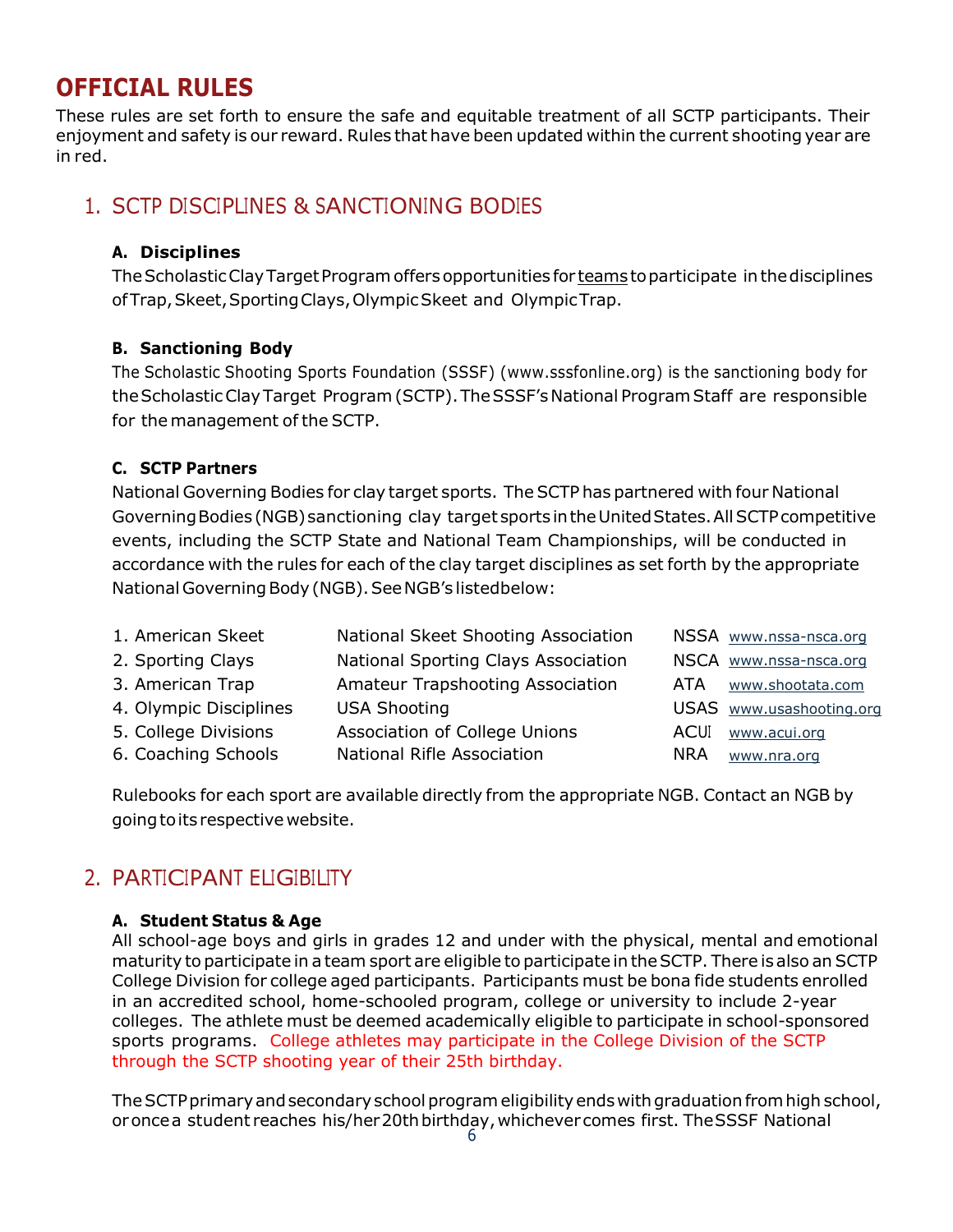Program Staff has the option to grant a variance for age in view of special circumstances. High school graduates with graduation dates during the current SCTP target year are allowed to finish out that target year. College eligibility is determined by the Association of College Unions International (ACUI) and that information can be found at [www.acui.org.](http://www.acui.org/)

Some states have a minimum legal age requirement for handling and using firearms - check your state laws!

#### **B. Academic Eligibility**

Team members must make satisfactory academic progress and be deemed eligible by school officials of their home school for participation in the school's extra-curricular activities including school sports teams.

#### **C. Conduct**

All individuals registered with the SCTP (Athletes, Head Coaches, and Assistant Coaches/Adult Volunteers) and those associated with the SCTP (Parents and family members, et al.), must comply with the conduct requirements statedin the sportsmanship contract.

IMPORTANT! PLEASE NOTE: Breaches of the spirit as well as the letter of SCTP rules including stipulations inthe sportsmanship contract will begrounds for suspension or expulsion from the program. Infractions of a National Governing Body's rules will be considered the same as an infraction of SCTP rules. Any sanctions imposed by an NGB or the State and Local SCTP Program will be recognized and enforced by the SCTP National program staff, provided the proper documentation supporting the suspension or expulsionhas been forwarded to thenational office.

# <span id="page-6-0"></span>3. GROUPING ATHLETES (DIVISIONS & CATEGORIES)

#### **A. Divisions**

In the American Discipline, there are four competitive Divisions (Olympic disciplines have four divisions, see Section 16). These divisions, determined by school grade level, are designed to allow participants to compete on a level playing field. Grade level in school, not age, is the criterion used to populate the divisions.

All participants in the SCTP must be registered on a specific team for each discipline. Teams may be composed of members from neighborhoods, houses of worship, gun clubs, and youth groups such as 4-H Clubs, Boy Scout Troops, FFA Chapters, J.R.O.T.C. Programs, Venturing Crews, Girl Scouts, Police Athletic Leagues, American Legion Posts and V.F.W. Posts, to name but a few.

Students attending a school / school district sponsoring an SCTP team are expected to shoot for their school or school district. Some special circumstances may prevent this from happening, for example, a school district may only allow high school aged athletes to participate. Intermediate and below levels would then be allowed to compete on the next closest SCTP team that would accept them.

IMPORTANT! PLEASE NOTE: State programs may impose more stringent rules on team composition. Please contact your State Advisor for details pertaining to your State's SCTP guidelines.

#### **SCTP DIVISIONS (American Disciplines)**

| 1. ROOKIE DIVISION       | Grade 5 and Under                                       |
|--------------------------|---------------------------------------------------------|
| 2. INTERMEDIATE DIVISION | Grades 6 – 8                                            |
| 3. SENIOR DIVISION       | Grades $9 - 12$                                         |
| 4. COLLEGE DIVISION      | Full Time Collegiate Undergraduate; Div. I, II, III, IV |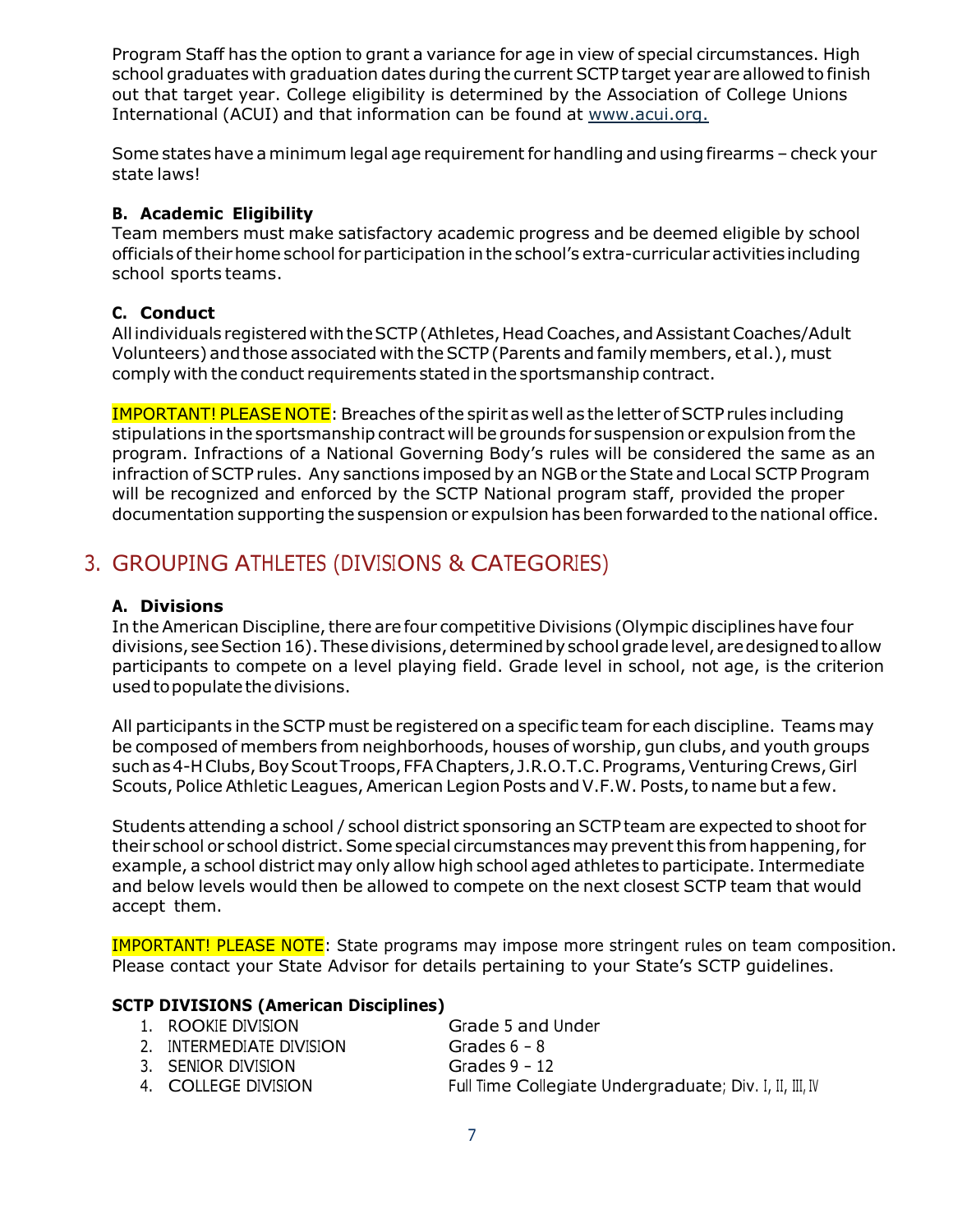#### **B. Categories**

In order to level the playing field even more, novice athletes compete in a separate competitive grouping or category from the more experienced athletes. Coaches, please remember, itis your responsibility to ensure that your athletes are classified correctly! Please verify all squading rosters at each event you attend. Incorrectly classified athletes will result in re-classification of that squad to the "Open Division" if applicable, or, in the case that "Open Division" does not exist, the disqualification ofthat squad.

#### **SCTP CATEGORIES (American Disciplines)**

- 
- 1. ROOKIE DIVISION No categories in rookie division.
- 2. INTERMEDIATE DIVISION
	- ENTRYLEVEL 1styear of participation in the intermediate division. • ADVANCED LEVEL After 1 year of participation in the intermediate division.
- 3. SENIOR DIVISION
	- JUNIOR VARSITY 1st year of participation in the senior division.
	- VARSITY **After 1 year of participation in the senior division.**
- 4. COLLEGE DIVISION
	-
	- DIVISION <sup>I</sup> Schools with 21 or more athletes participating in the event.
	- DIVISION II Schools with 11-20 athletes participating in the event.
	- DIVISION III Schools with 10 or less athletes participating in the event.
	- DIVISION IV Two Year Schools
- 5. OPEN DIVISION
	- Competitivesquadofathletesfroma single team withmultiple classifications. This division does not include college athletes.

#### **C. High School Division (concurrent)**

All athletes whose scores will becounted for this division must be from the same High School, 9th – 12th grades only. **NO** Intermediate "bump ups" are allowed to compete in the High School Division. A letter from the High School or an athlete transcript may be required as proof for this division.

#### **D. Scoring**

Squad scoring (the scores compiled from the athletes on the same squad) will be used for all contests atthe state and national levels with the exception of the high school and college awards where "team" scoring (the scores compiled from the Top 5 (Trap), Top 3 (Skeet and Sporting Clays) will be utilized. Any exceptions to this rule must be pre-approved by a Director of Development or the National Director.

#### **E. Category Classification Rules**

- 1. Athletes in the highest category in any SCTP discipline will be classified automatically in that same category in all disciplines for which they are registered. For example, an Athlete in the Intermediate Advanced or Senior VarsityCategory in Skeet will be in that category forTrapandSportingClays.
- 2. First-year Athletes in the Intermediate Division will have one year to be classified in the Entry Level Category. After one year in the Entry Level Category, Intermediate Division Athletes will be classified in the Advanced Category.
- 3. First-year Athletes in theSenior Division will haveone year tobe classified in the Junior VarsityCategory. Afteroneyear intheJuniorVarsityCategory,SeniorDivisionAthleteswill be classified in the Varsity Category.
- 4. The purpose/intent of the open class is to allow coaches to bring athletes to a tournament and compete as a group of athletes that normally would not be allowed to. Coaches are expected to fill all divisional competitive squads first, then populate the remaining athletes inopendivisionsquads.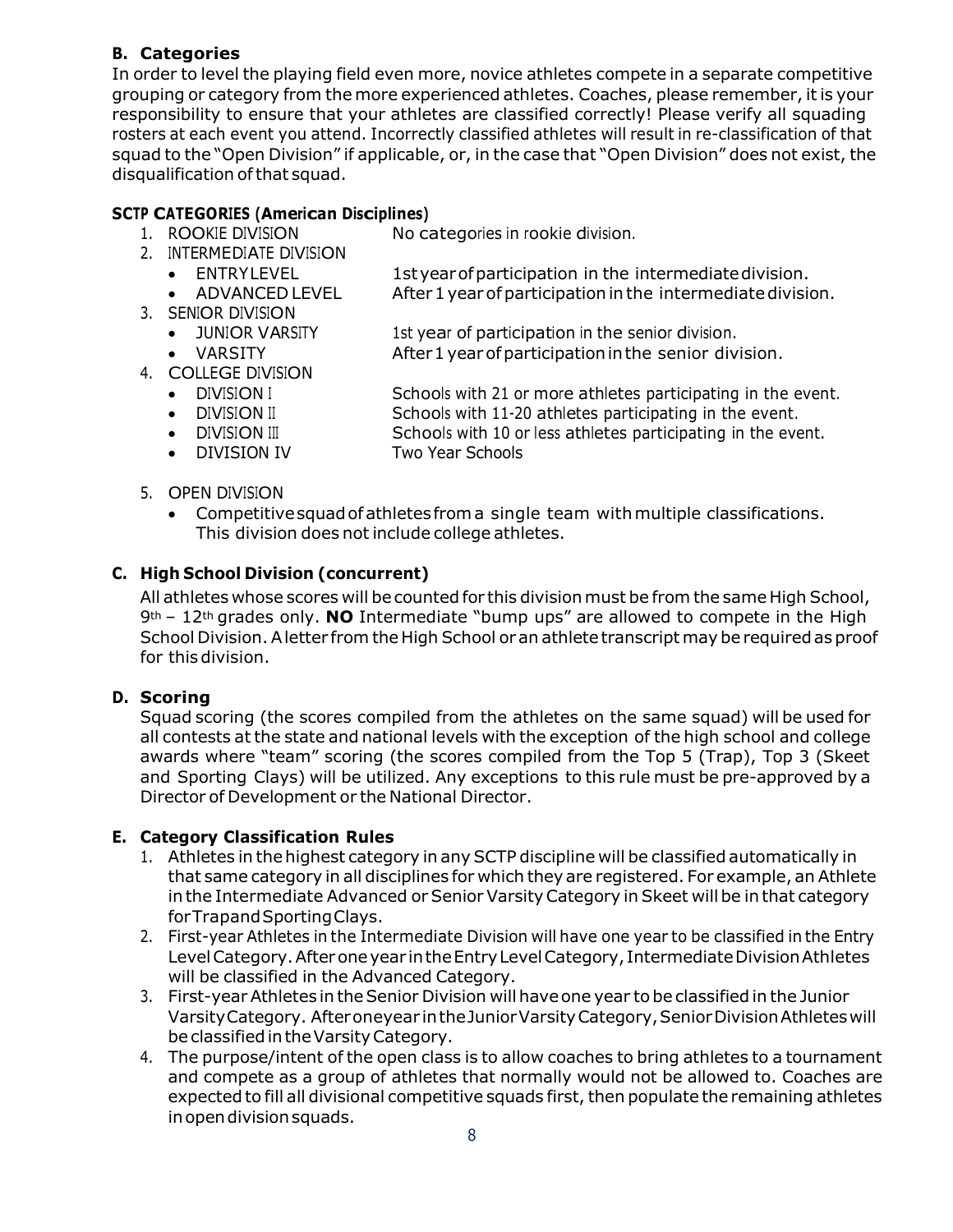# <span id="page-8-0"></span>4. TEAMS (DEFINITION OF TERMS)

#### **A. Team Focus**

The SCTP is a team-based Youth Development Program. The intent of the SCTP is to provide participants with the opportunity to be a member of a team. A team is composed of a group of individuals who are committed to a common goal and who work together regularly to achieve that goal. Ultimately, to achieve this unity of purpose, team members should spend quality time together in activities other than just shooting. Team Members are required to practice on a regular basis with their team (See Section 5-B, Required Practices) and are expected to participate in team fundraising efforts and community service projects.

#### **B. Definition of an SCTP Team**

An SCTP Team is defined as one or more individual Athletes registered by and guided by a Head Coach. There is no upper limit to the number of Athletes on a team and a team may compete in one or all of the disciplines. This includes both the American Style and Olympic Style events.

#### **C. Distinction between Team & Squad**

A "team" is the entire group of Athletes registered under a Head Coach. Each team is assigned a Team ID Number. A "squad" is the competitive unit for every SCTP competition.

#### **D. Competitive Squad**

A SCTP Squad that meets the Division and Category criteria is considered a valid competitive squad and is eligible to enter and compete at the SCTP State and National Team Championships. A valid Competitive Squad for the disciplines of American Trap consists of five (5) Athletes. A valid competitive squad for the disciplines of American Skeet, Sporting Clays, Olympic Trap and Olympic Skeet consists of three (3)Athletes.

There is NO LIMIT to the number of individuals that can be registered on a Team; thus, no limit to the number of Squads per Team. Several Squads on a single team may be entered in the same competition.

#### **E. Irrevocable Decision**

An athlete will only be allowed to compete on 1 SCTP Team for any/all disciplines. An athlete will not be allowed to shoot one discipline for team A, and shoot a different discipline for team B. Only exception is for College athletes coming home and shooting the "College Division" for their original team. Any athletes that have been allowed to do this in the past will be grandfathered in for the 2014 SCTP shooting season only. Beginning with the 2015 SCTP shooting season, athletes will ONLY be allowed to compete on one (1) team with the exception of the college division as stated above.

#### **F. "Cherry Picking"**

"Cherry Picking" individuals to form either a local team or a "State All -Starteam" isstrictly prohibited. "Cherry Picking" is putting together a group of "hot shots", "all-stars" or a "paper team" to compete at SCTP State or National TeamChampionships. Thispracticerunscounter to theletter andthespirit of the SCTP andisexpressly prohibited.

Athletes and/or Coaches violating this rule will be suspended and may be removed from the program.

Team Members must attend a minimum of six (6) team practice sessions in order tobe eligible to shoot in a SCTP State or National Championship event representing that team. Coaches are not allowed to charge a coaching fee for these 6 team practice sessions. In the event an athlete lives more than 50 miles away from the local shooting range, verification of eligible practices may be required. Competition Shoots are not to be counted as practice sessions.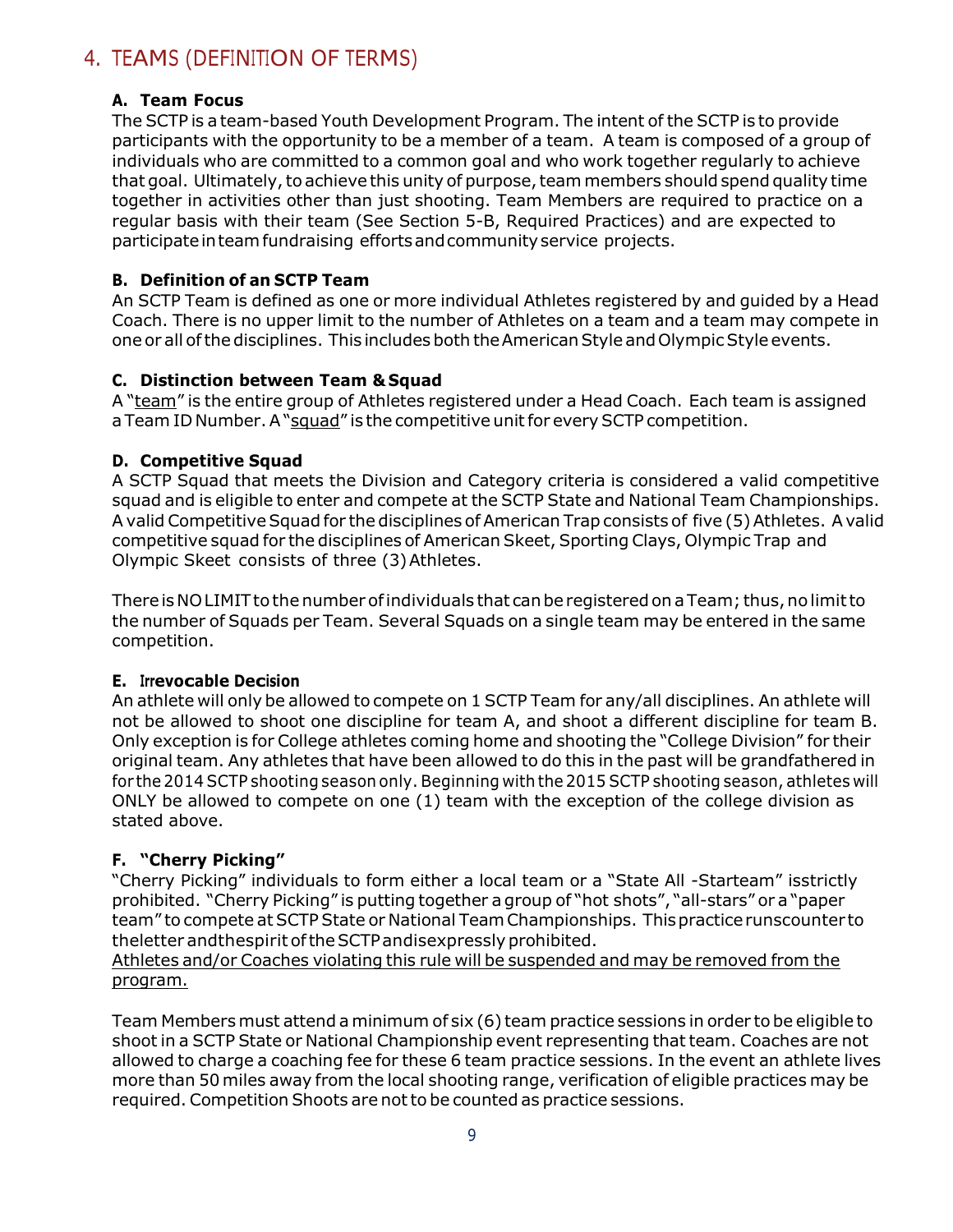#### **G. AthleteEligibilityfor SCTP Competitions**

Many SCTP State Championships and all SCTP National Championships are conducted in the summer after the traditional school year has ended. For purposes of determining an Athlete's eligibility for the SCTP season, the grade level he or she entered in the Fall School Semester is the one that will be used for assignment to a SCTP Division.

Home-schooled students compete int heDivisioncommensuratewiththeirFallSchool Semester grade level. Home school athletes should participate with the closest club team just as if they were attending that high school. If the home school athlete is to be eligible for the high school award a letter must but provided by that local high school. High school graduates who were members of an officially recognized SCTP Team during the School Year are eligible to compete for the remainder of the shooting year.

#### **H. Team "Placement" Rules**

All Athletes are expected to shoot for the closest team to their residence that will allow them to shoot for that team. Any athletes/coaches using or allowing an athlete to use an address other than their actual address to participate with a team that is not the closest team to their actual address, will be immediately disqualified and expelled from the SCTP.

The SCTP does not condone nor will it allow athletes to "team jump". In some cases however, athletes may not be a good "fit" for a specific team and therefore, a coach may decide to release that athlete. The SCTP may allow a 1 time move for an athlete based on the following criteria: 1.) That athlete has been approved by both coaches (the coach releasing the athlete and the coach accepting the athlete) 2.) The athlete is allowed only 1 move like this during their SCTP Career 3.) This move must be approved by the SCTP National Organization (RFR, Director of Development, National Director). 4.) The move of this athlete will be to the next closest team that will accept that athlete. In the case of a team disbanding, breaking up or no longer an organized team in the SCTP, these athletes will be allowed to participate with the next closest team. That move will not be counted against them.

Other variances of allowing an athlete move may include a 1 year "sit out" or "noncompete" clause. All requests and final decisions regarding an athlete move from one team to another will ultimately be decided on by the SCTP National Staff. That decision will be final.

### <span id="page-9-0"></span>5. TEAM REQUIREMENTS

#### **A. Head Coach**

Every Team must have a Head Coach who is 21 years of age or older, with the exception of a college team where the coach must be 18 or older. The first and foremost responsibility of the HeadCoach is toENSURE THESAFETY of all participants. HeadCoaches MUSTemphasizethesafe handling and use of firearms in every facet of the Scholastic Clay Target Program and must be willing to conduct the "Required Practices" as stipulated below in Section 5-B.

IMPORTANT! PLEASE NOTE: For all SCTP events (practices, matches, etc.), Team Members must be under the supervision of the Team's Head Coach. In the event the Head Coach cannot be present, he/she must designate an Assistant Coach/Adult Volunteer who is registered with the NationalOrganization andcoveredbySSSFInsurance.ViolationofthisrulevoidstheVolunteer Liability Insurance Policy coverage, disqualifies the Team from entering an event, and may result in the removal of the Head Coach from the SCTP.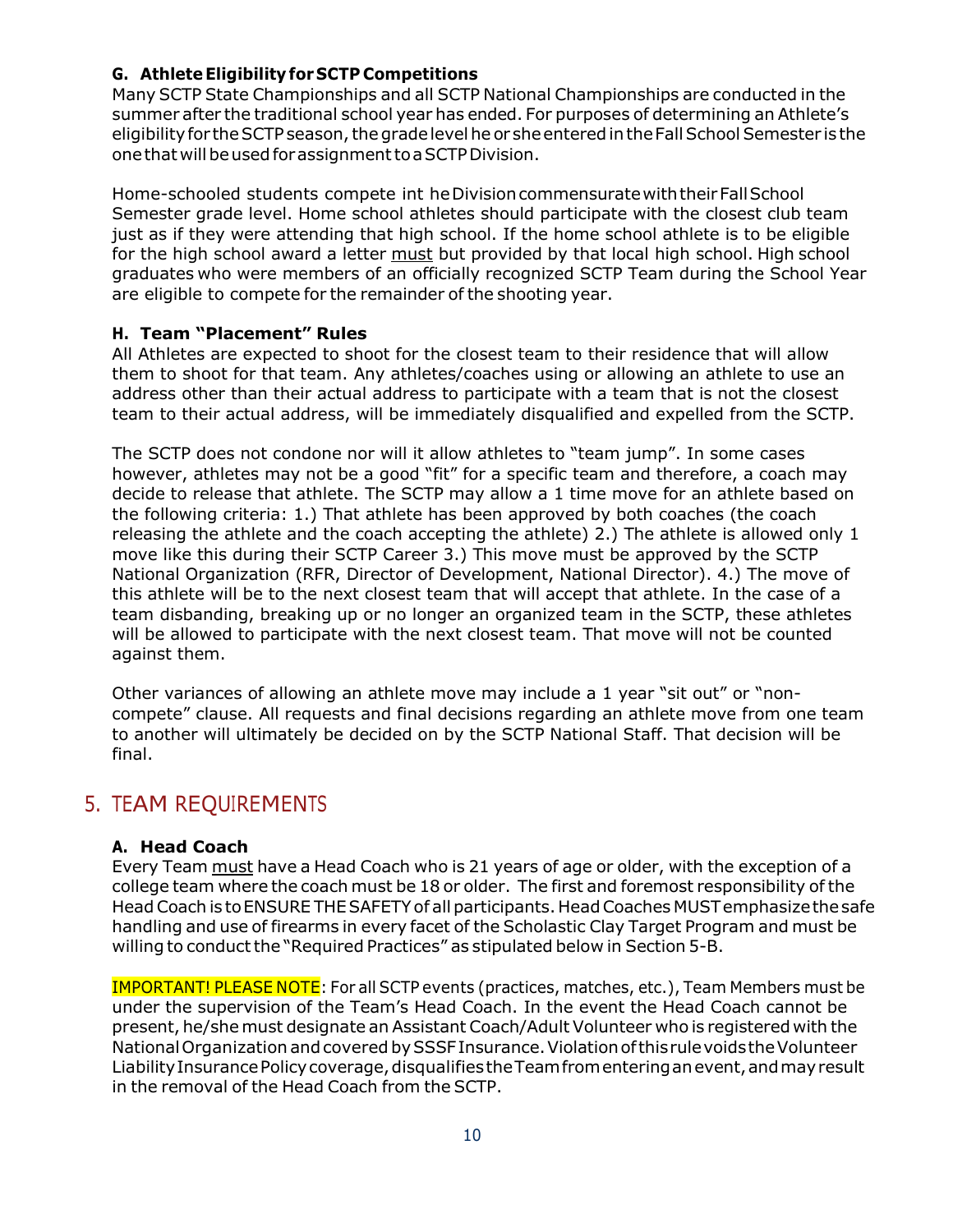#### **B. Required Practices**

Coaches must conduct a minimum of six (6) team practice sessions.

Team Members must attend aminimum of six (6) team practice sessions in order to be eligible to shoot in a SCTP State or National Championship event representing that team. Coaches are not allowed to charge a coaching fee for these 6 team practice sessions. In the event an athlete lives more than 50 miles away from the local shooting range, verification of eligible practices may be required. Competition Shoots are not to be counted as practice sessions.

#### **C. Team Funding**

A Team is responsible for its own funding, including practice, travel, and shoot fees.

## <span id="page-10-0"></span>6. STATE ADVISOR, HEAD & ASSISTANT COACH / ADULT VOLUNTEER (REGISTRATION)

#### **A. StateAdvisor(Mustbe21yearsofageorolder)**

AStateAdvisor's involvementintheSCTP shall bestrictlyas avolunteer interested in promoting SCTP activities within the Advisor's state and whose service is solely at the discretion and approval of the SCTP National Office. The advisor is expected to act in the best interest of the teams, athletes, and coaches of that State. Allegations and complaints about a state advisor will be taken veryseriouslyandmayresult in immediate removal from that position.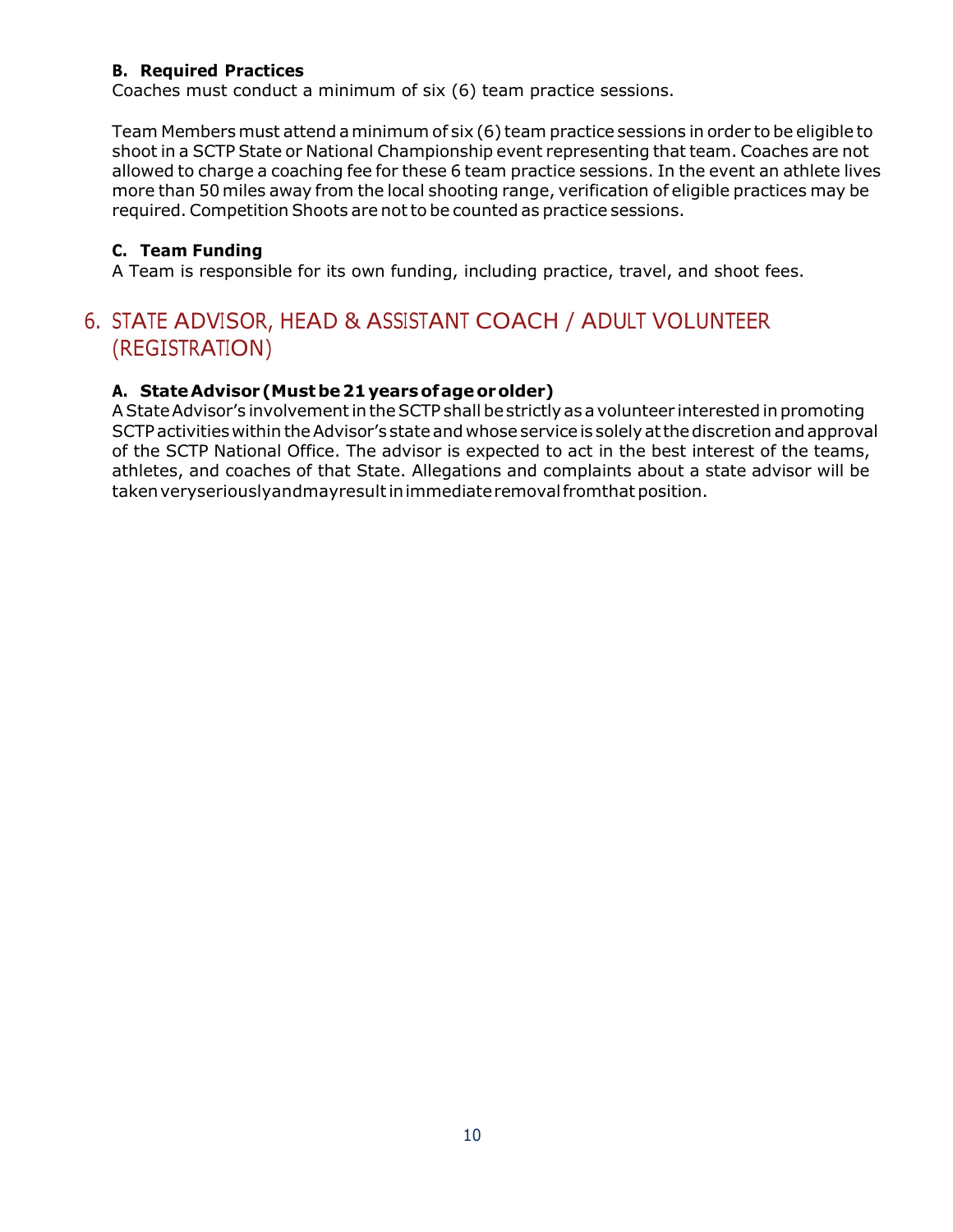#### **B. Coach / Adult Volunteer Registration Required**

TheHeadCoachandallAssistantCoaches/AdultVolunteersMUSTregisterwiththeSSSFon-line. An Assistant Coach/Adult Volunteer isany adult working with one ormore SCTPAthletes where they have direct control of the Athlete $(s)$ .

IMPORTANT! PLEASE NOTE: Returning SCTP State Advisors, Head Coaches, Assistant Coaches, and Adult Volunteers who were registered with theSCTP during theSCTP season and have a User ID and Password, go directly to Section 6-F, below.

#### **C. Head Coach Registration**

12th Grade & under Teams: Must be 21 years of age or older.

Collegiate Teams: May be 18 years of age or older.

SCTP Head Coaches are required to complete this three-step registration procedure before starting the Team Registration process:

- Register in the SSSF SHOT System
- The registration procedure includes three elements:
	- o CoachRegistrationForm
	- o Background Check
	- o "Double-Goal" Coaching Course please acquire within 12 months. Not needed if another form of Coaching Credentials has been obtained and approved by the SCTP National Program Staff.

Make sure you keep copies of all forms for your records. Once you complete all registration steps, you will receive by e-mail aCoach User ID Number with Password.

Each State Advisor and Head Coach will have his/her contact information posted on the SCTP Website(www.sssfonline.org) forprospectiveparticipants lookingtojoin aSCTPTeam in their area or for other Teams looking for Team competition. Listings will be by state and will includename, e-mail address, telephone number, discipline(s) and city/town.

#### **D. Assistant Coach / Adult Volunteer Registration**

Must be 18 years of age or older.

SCTP Assistant Coaches/Adult Volunteers are required to complete this registration process before working with athletes.

IMPORTANT! PLEASE NOTE: Your Head Coach must already be registered and created a Team on-linebeforeAssistantCoaches/AdultVolunteers canbegin theiron-lineregistration.

- Register in the SSSF SHOT System
- The registration procedure includes three elements:
	- o CoachRegistrationForm
	- o Background Check
	- o "Double-Goal" Coaching Course please acquire within 12 months. Not needed if another form of Coaching Credentials has been obtained and approved by the SCTP National Program Staff.

You will be prompted - step-by-step - to provide the necessary information. Make sure you keep copies of all forms for your records.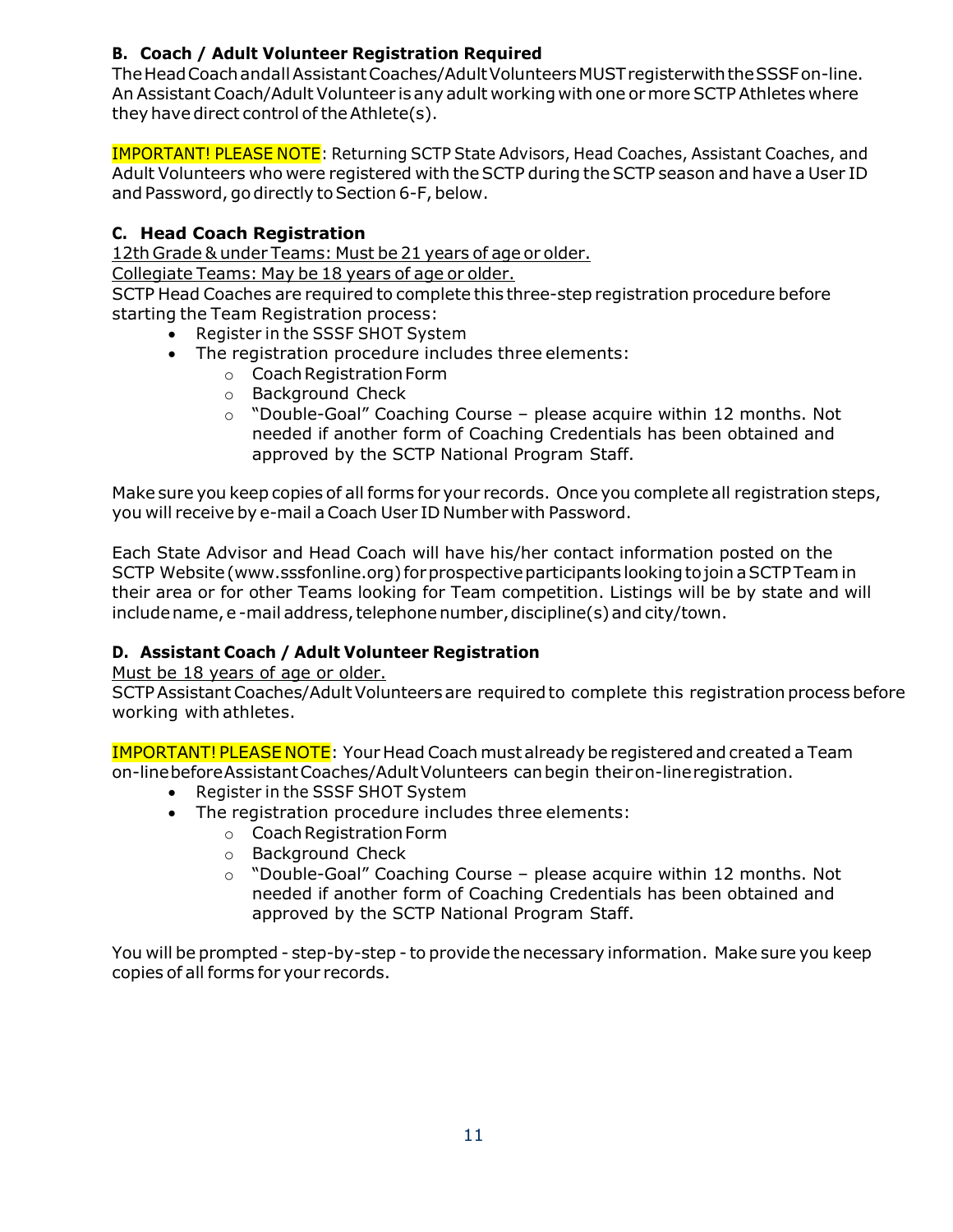#### **E. Accepted Coach Credentials**

A qualified coach must be on the field at all times when an SCTP Team is practicing or competing. Credentials from the following certificated coach training programs are accepted:

- NRA/USAS/CMP Level 1Shotgun Coach Certification
- NSCA Level 1 (or higher) Instructor Certification
- NSSA Level 1 (or higher) Instructor Certification
- NRA/ATA Trap Coach Certification
- NRA Shotgun Instructor Certification
- 4-H Shooting Sports Shotgun Certification
- State Agency Coach Certification
- NSSA Associate Coach Certification

Other certificated programs may qualify, please contact the SCTP National Administrative Office for determination.

**F. PreviouslyRegisteredStateAdvisors,HeadCoaches,AssistantCoaches,&AdultVolunteers**  Those having registered in the previous SCTP season and have a User ID and Password should go to the SCTP website at [www.sssfonline.org](http://www.sssfonline.organd/) and login using their User ID and Password and will have access year-round for management of their team.

The system will reset on September 1st of every year. This will temporarily inactivate the account for the users until the head coach performs a new background check and it is approved by the SSSF main office. Upon approval and payment received from the head coach of the team, the account will re-activate and allow the team to access all tools.

IMPORTANT!PLEASENOTE: Inorder tocommunicatewithallofourcoaches, weneedtheusersto ensure accuracy of the e-mail accounts. This is our primary means of communicating with the teams. The SSSF will not be responsible for lost communications due to the e-mail addresses not being updated.

All coach course codes and background check passwords are accessible from the head coach interface in the SHOT system. The "Double Goal Coach Course" is required to be taken only once. Until the registration process is completed, State Advisors, Head Coaches, and Assistant Coaches/Adult Volunteers will be locked out of accessing the full tools of the SHOT system.

## <span id="page-12-0"></span>7. TEAM REGISTRATION PROCEDURES

#### **A. Initial Team Registration**

Each year, it is important for head coaches to update their own profile as well as the team information on [www.sssfonline.org](http://www.sssfonline.org/) To do this, coaches should:

- 1. Log on to [www.sssfonline.orga](http://www.tnsctponline.org/)nd update contact information.
- 2. If a new head coach, click on the "Head Coach and Team Registration" button at the top of the page. Sign up as the new head coach.
	- A. Contact the program manager, who will
		- i. Connect the new head coach to the existing team.
		- ii. Approve the new coach.
		- iii. Send background check information to the coach and review when results are returned.
		- iv. Send credentials to the coach and unlock the team account.
- 3. Invite all assistant coaches and adult volunteers. Ask them to input their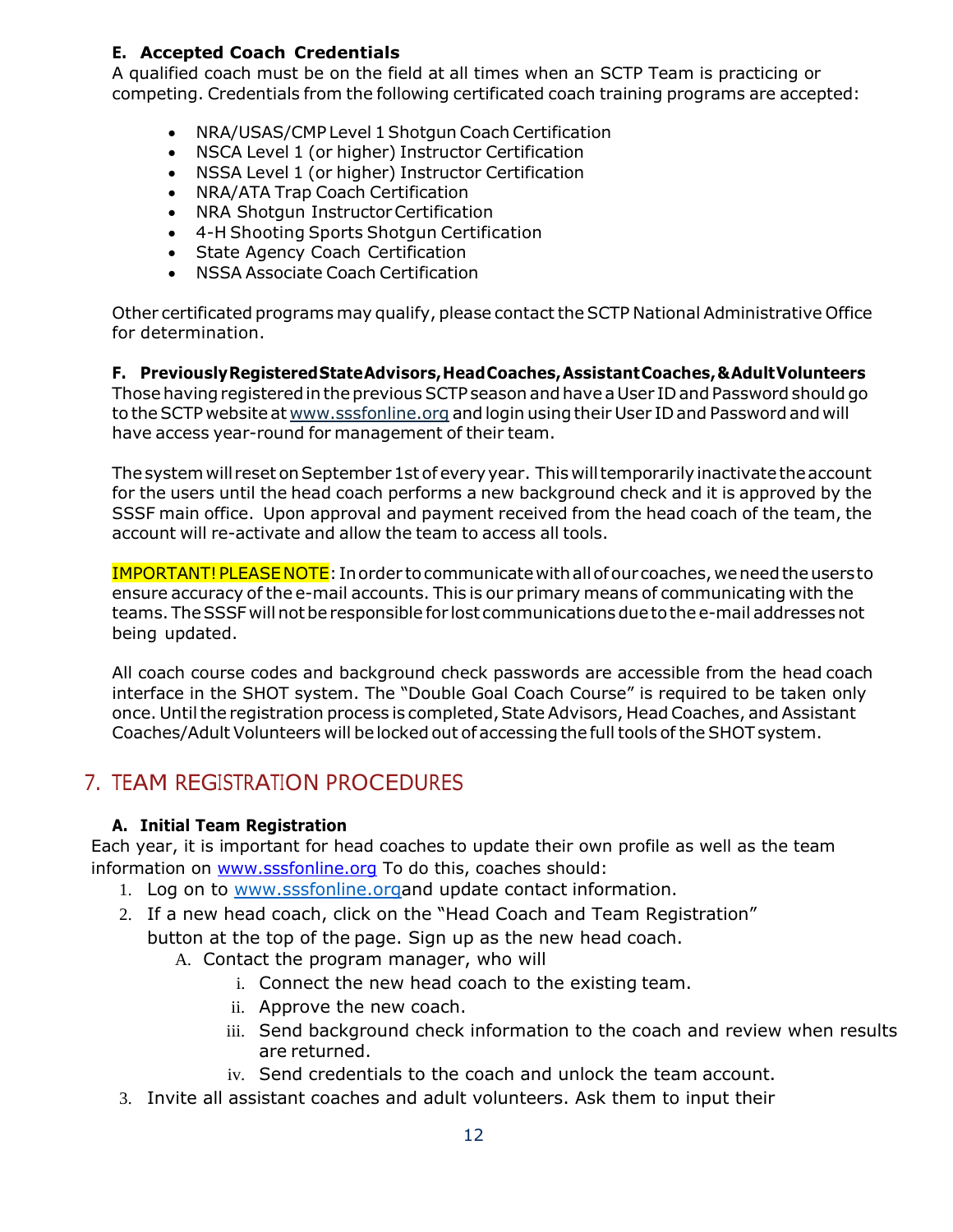information. If assistants and volunteers are returning, the head coach should request usernames and passwords from the program manager to avoid duplicate entries.

- 4. Access the "Teams" button and select "Add and Manage Athletes."
- 5. Update information for each athlete. Add new athletes to the system (same page).
	- A. Capture grade level, t-shirt size, and shooting level.
	- B. Verify addresses. IMPORTANT! If necessary, verify with the program manager.
- 6. Return to team listing page. Select the listing by unpaid. Review and pay fees.
	- A. If paying by check, mail the check listing with the checks.
	- B. If paying with credit card, follow the online process.
- 7. Make copies and organize all required forms in a portable file. Coaches are responsible for having these forms at all team events and competitions. Ensure all forms are updated annually.
	- A. Team Memorandum of Understanding
	- B. Coach and Volunteer Roster
	- C. Adult Volunteer registration form
	- D. Athlete Consent Waiver form
- 8. Mail the Athlete Consent Waiver form to the SCTP National Office listed on the forms

If there are any questions about registration, coaches should contact SCTP staff at 262.206.4634 or 262.716.9452.

#### **B. Registration Deadline**

The deadline for team Registration for each discipline is five (5) days prior to that discipline's SCTP State Team Championship. Registration forms and payment must be received prior to competition.

# <span id="page-13-0"></span>8. SAFETY (REQUIRED PROCEDURES & EQUIPMENT)

#### **A. SupervisionatSCTP Events**

For all SCTP events (practices, matches, etc.), team members must be under the supervision of the Team's Head Coach. In the event the Head Coach cannot be present, he/she must designate an Assistant Coach/Adult Volunteer who is registered with the National Program to providesupervisionandleadership.ViolationofthisrulevoidstheVolunteer LiabilityInsurance Policy coverage, disqualifies the team from entering an event, and may result in the removal of the Head Coach from the SCTP.

#### **B. Required Eye & EarProtection**

All SCTP registered athletes, coaches, and anyone on the shooting field must wear eye & ear protection during all SCTP practice and competitive events. Ear buds are not protection for athletes who are competing unless they are designed for shotgun noise protection. During competition these ear buds must be visibly unplugged from source and remain that way until the athlete has completed the event.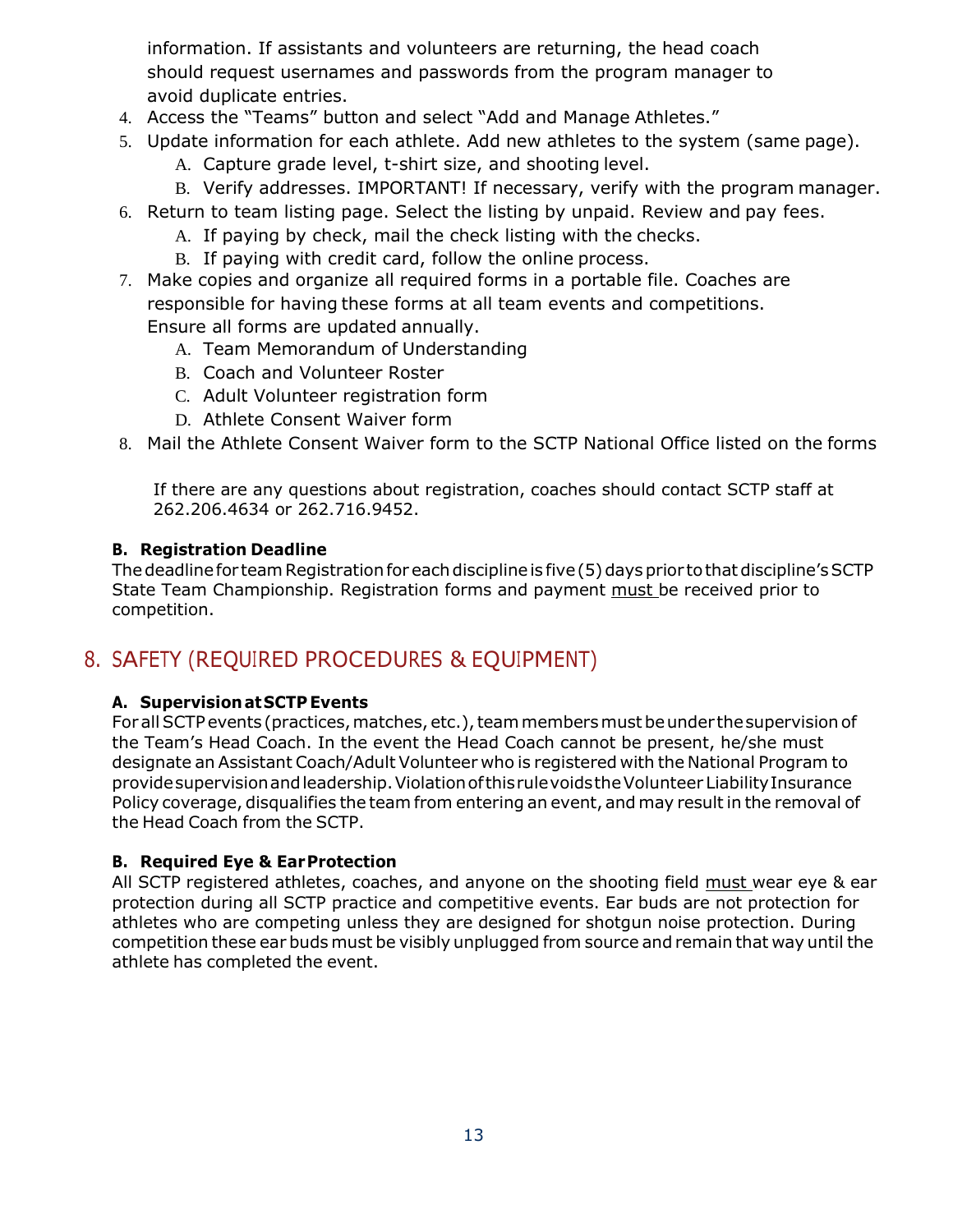#### **C. Special SCTP Safety Rules for All Disciplines**

- Toe Pads: The use of toe pads is forbidden. It is a violation to rest the muzzle on the foot. Violationofthis rulemaybegrounds fordisqualification.
- FootWear:Shootinginflip-flopsoropened-toed/heeledshoes/sandalsisprohibited. Violation ofthisrulemay begrounds fordisqualification.
- Muzzle Control: While on a shooting post or station, the muzzle must never cross any part oftheshooter's anatomy or any other person's anatomy. Violation ofthis rule may begroundsfordisqualification.

#### **D. Allowable Equipment (Shotgun & Shot Shells)**

- Shotgun: Any shotgun action type, 12 gauge or smaller, may be used as long as it is in a safe and serviceable condition. Shotguns used for all the disciplines, except for Trap, must be able to shoot twice without requiring it to be reloaded.
- Shot Shells: Reloads are ALLOWED for practices and competitions, provided they comply with the discipline's NGB rule for payload weight and in some cases, velocity.

# <span id="page-14-0"></span>9. DRESS &CONDUCT

#### **A. Appropriate Dress**

Each registered SCTP participant represents not only the Scholastic Shooting Sports Foundation, but also the entire Scholastic Clay Target Program including one's team, the team's sponsoring institution (e.g., school, club, church, community organization, youth organization, etc.), and at the national level, their state.

Promoting a positive image is in the best interest of the SCTP and everyone involved with it. Appropriate dress for everyone associated with SCTP goes a very long way in making a positive impression.

- Tops: Shirt must have sleeves. Items of clothing that expose any part of the torso are prohibited.Theseinclude, butarenotlimitedto, cutoffT-shirts,haltertops,tanktops, etc.
- Bottoms: Shortshortsand lowridingshorts orpantsrevealingundergarmentsor buttocksareprohibited.
- Clothing Adornments: Shirts, hats, pants any clothing and any other associated items (includingflags and banners) carried, worn, etc. with pictures, caricatures, designs, messages, writings, or other embellishments with direct or indirect references to alcohol, tobacco, sex or sexual connotations, drugs, gambling or profanities are prohibited.

**COACHES**: You are expected to uphold and enforce this dress and conduct code! Starting with the2015-16season. Theathletemaybegivenone(1)warning,andsubsequentviolationswill result indisqualification fromtheevent.

#### **B. Conduct**

Applies to coaches and athletes… Acts of using abusive or profane language or displaying unsportsmanlikeconductduringcompetition.Thisincludesbutisnotlimitedto:

- Arguing withreferees andnational staff
- Unsafe handling/use offirearms
- Disrupting a competitor
- Cheating
- Consuming alcohol/tobacco products (including any form of e-cigarettes or "vapor" products), or using non-prescribed drugs before or during any SCTP activity are prohibited. This will not be tolerated and are grounds for disqualification, suspension, andexpulsionfromtheorganization.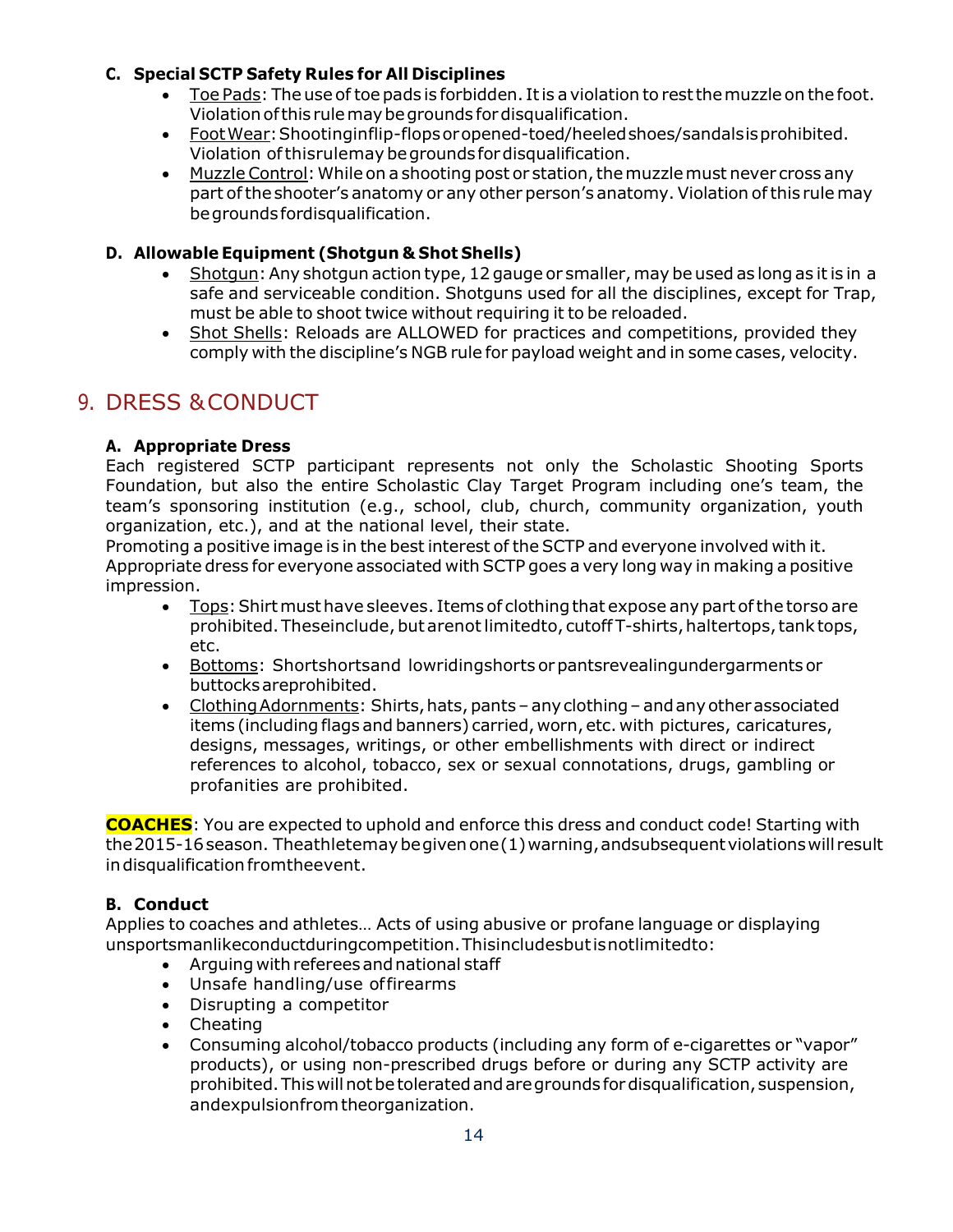# <span id="page-15-0"></span>10. GOVERNANCE OF THE SCHOLASTIC CLAY TARGET PROGRAM

#### **A. SSSFNationalProgramStaff**

TheSSSF National Program Staff areresponsible for the administration oftheSCTP and is the arbiter and final decision making authority for resolving SCTP issues. SCTP is committed to optimizing participation opportunities for SCTP athletes and coaches. That commitment includes ensuring that no SCTP athlete or coach are disqualified due to circumstances beyond their control. SCTP will ask for documented proof in anyquestionable situation from an NGB or lawenforcement organization.

Special circumstances may be brought to the attention of the SCTP NATIONAL ADMINISTATIVE OFFICE atthe following address:

SCTP NATIONAL ADMINISTRATIVE OFFICE 165 Bay Ridge Lane Burlington, WI 53105 E-Mail address: [awondrash@sssfonline.com](mailto:awondrash@sssfonline.com) Website: [www.sssfonline.org](http://www.sssfonline.org/)

#### **B. StateAdvisors,StateSteeringCommittees,&RegionalDirectorsofDevelopment**

SCTP State Advisors are the SSSF's "point person" for the SCTP in the state. Asfrontline representatives, State Advisors focus upon providing coaches with up-to-date program information, maintaining open lines of communication with gun clubs sponsoring SCTP Teams, working with State Wildlife Agencies to develop cooperative agreements, partnering with establishedyouth organizations, andactively pursuingsupport forthe SCTPfrom thevarious NGB state associations.

Regional Directorsof Developmentareat-will employees withtheSSSF. Volunteerpositions are done on an annual basis and serve at the pleasure of the National Program. The National Program may or may not chose to reinstate a State Advisor, Head Coach, Assistant Coach, Adult VolunteerorStateSteeringCommitteememberwithor without cause.

During the SCTP State Team Championship, State Advisors are there to assist Head Coaches in the procedures for registering their team and to ensure a procedure is in place for keeping and posting teams' scores. State Advisors certify the winning teams' scores to the SCTP Regional Directors of Development and post scores tothe website.

It is highly recommended that each State have a SCTP State Steering Committee composed of stakeholders from state agencies, school administrators, high school athletic directors, NGB's, organized youth groups, et al. This committee can plan and conduct the statewide program. Several states are currently using this model to operate their SCTP by recruiting regional coordinators for maintaining ongoing contact with clubs and teams in their region.

#### **C. Appeals**

Before an appeal is submitted to the SCTP National Administrative Office, the aggrieved party must first submit the issue at the local level (i.e., the team or club). Failing resolution at the local level,theissuemust besubmittedtotheStateSteeringCommitteeorStateAdvisor forresolution. If the issue cannot be resolved at the local or state levels or if the State Advisor is involved in the issue, then it must be appealed to the Director of Development, then and only then, after these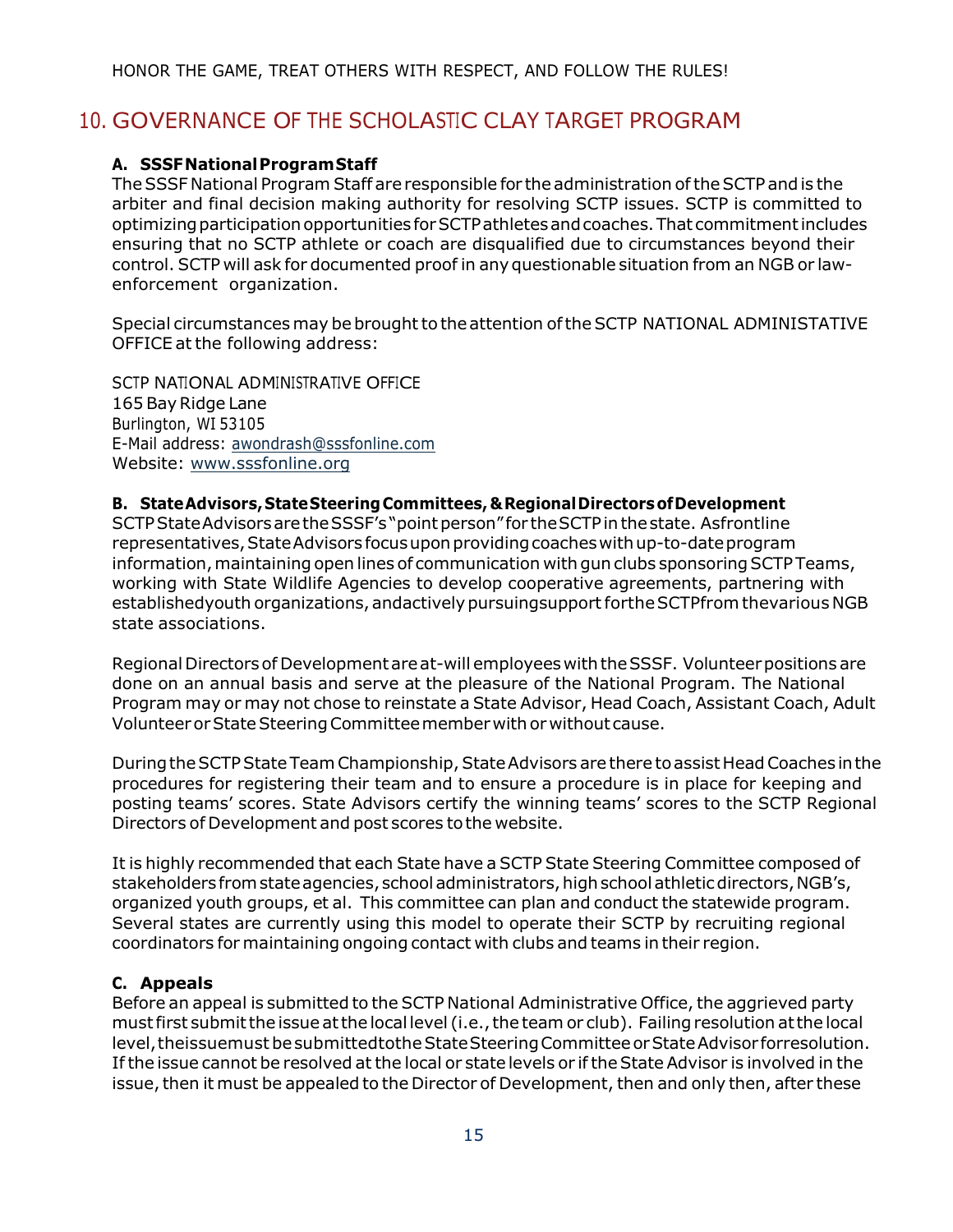avenues have been exhausted, the Director of Development may certify the issue as unresolved and must forward the appellant's SCTP APPEAL FORM to the SCTP National Administrative Office.

#### **D. Appeal Process**

- Issue in Dispute: The issue in dispute must involve a violation of a specific SCTP rule or policy.
- Qualified Appellant: The injured or aggrieved party MUST be registered with the Scholastic Shooting Sports Foundation and a member of a SCTP Team officially recognized by the SSSF. Appeals from anyone other than a SCTP registered member WILLNOTbeconsidered.
- Head Coach Concurrence: Appeals filed by an SCTP Athlete must have the concurrence of the athlete's Head Coach. The Head Coach must sign the SCTP Appeal Form.
- Filing Procedure: If all efforts at the local level to resolve the issue have failed, the eligible appellant must submit a written appeal on the SCTP APPEAL FORM (download itfrom the SCTPwebsitewww.sssfonline.org) within 72 hours of the incident to the State Advisor, State Steering Committee or Director of Development specifying which SCTP rule or policy was violated and a statement of facts as to how the rule or policy was violated. The complaint must include the date and specific location of the violation and the names of any witnesses to the violation. In the event no State Advisor or State Steering Committee exists, appeals may be transmitted directly to the Directors of Development. A written hard copy with the date and an original signature must also be submitted and received before any decision is reached or announced.
- Filing Fee: All appeals mustinclude a \$50 filing fee (cashier's check or money order only) that will be held until a decision on the appeal is reached. This fee will be returned if the ruling is in favor of the appellant. If the ruling is not in favor of the appellant, the filing feeis forfeited.
- National Program Staff Response to Appellant: Within thirty (30) days of the receipt of the mailed copy of the appeal, the appellant will receive a written notice of the decision on the appeal. Thedecisionofthe SCTP National Staff is FINAL.

# <span id="page-16-0"></span>11. SCTP STATE TEAM CHAMPIONSHIPS (AMERICAN DISCIPLINES)

#### **A. State Championship Events**

SCTP Teams entering valid Competitive Squads may compete for Team awards in the following disciplines:

- TRAP-16-Yard Singles (ATA Rules)
- SKEET American Skeet Regulation Rounds (NSSA Rules)
- SPORTING CLAYS Walk Through (NSCA Rules)

If a sporting course is not available, the State Advisor may petition the SCTP National Program Staff for permission to conduct the SCTP State Sporting Clays Championship on a 5- Stand. The SCTPNational Sporting Clays Championshipwill be shot on walk-through Sporting Clays Courses.

#### **B. Eligibility for SCTP National Team Championship Events**

A SCTP State Team Championship should be conducted in each discipline for which a state plans to send a squad to the SCTP National Team Championships. SCTP Athletes must compete in any of the SCTP State Team Championships in the state where they are registered to be eligible to attend theSCTP National Team Championships and compete in any or all disciplines. For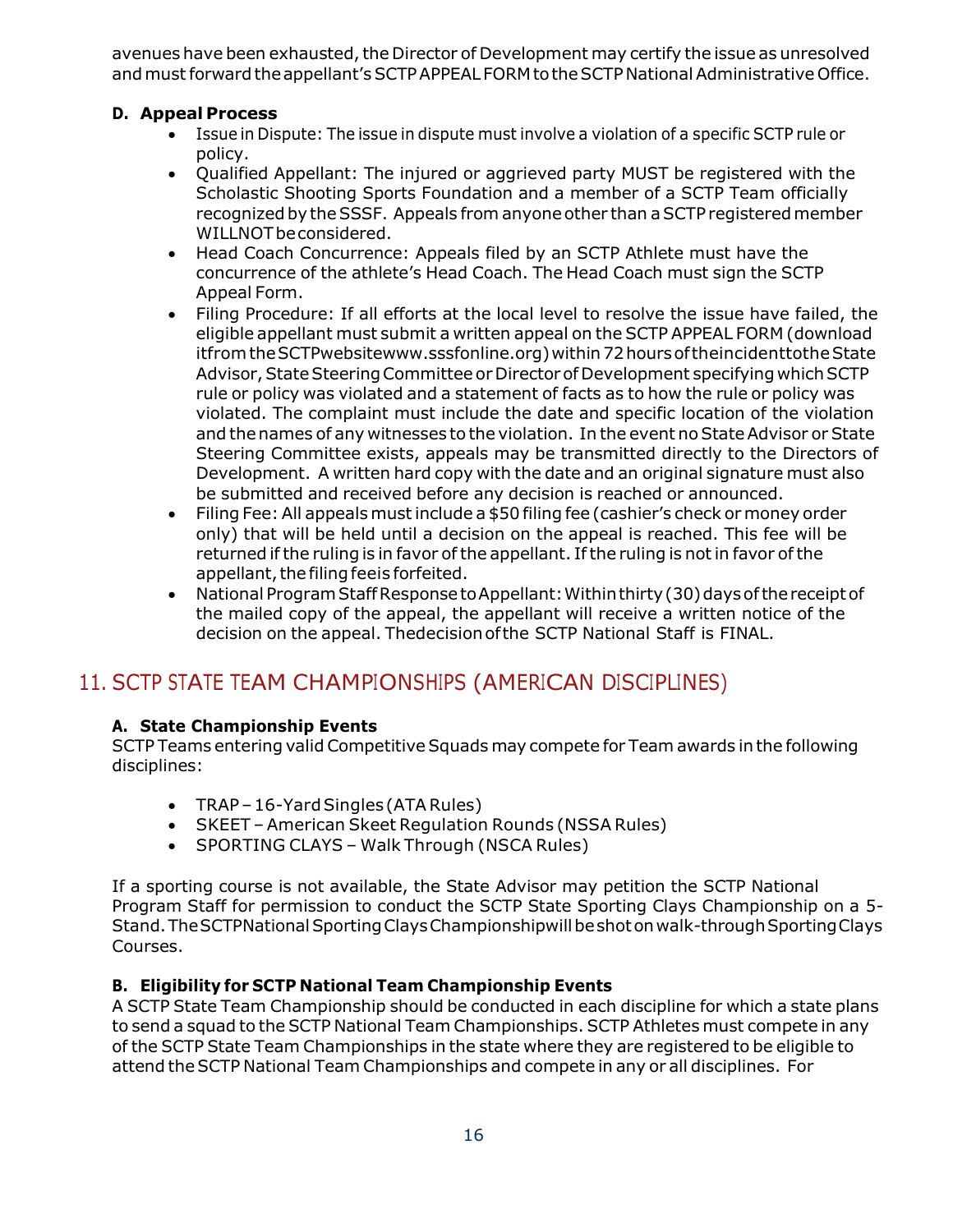exception to this rule, approval from SCTP National Office and National Director must be obtained.

#### **C. Races**

At the State level, Rookies shoot a 100-target race in each of the disciplines. The Intermediate and Senior Division Teams normally shoot 200-target races in thedisciplines of Trap and Skeet. Sporting Clays can be either a 100 or 200-target race. Exception to the target numbers can be granted from the National SCTP Office.

#### **D. Event Scheduling**

Trap,Skeet,andSportingClaysSCTPStateTeamChampionshipsmaybeheldwhenever desirable during the state NGB affiliates' championships. However, it is recommended that SCTP State Team Championship be held independently at a different time and place. In either case, the State Advisor of the discipline must post the event details on the SCTP website [\(www.sssfonline.org\)](http://www.sssfonline.org/)orcontacttheSCTPNationalAdministrativeOfficewiththeeventdetails.

#### **E. Competitive Squad**

All Squads entering a State Championship must be deemed a valid competitive squad (see Section 4-D, Competitive Squad). Head Coaches may enter as many competitive squads as they wish in the SCTP State Championships.

ALL Team Members should be encouraged to participate in the SCTP State Team Championship even if they cannot be made part of a valid competitive squad. State Advisors will assist in forming "Mixed Squads" of SCTP participants not entered on a Competitive Squad. If possible, a special set of awards should be made available for "individual awards".

"Mixed Squads" or athletes on one squad from more than 1 team are NOT eligible to compete for SCTP Team Awards.

#### **F. SpecialCircumstancesRule:"BumpUp"**

In exceptional circumstances where a valid Competitive Squad cannot be constituted, Athletes may be elevated or "Bumped Up" to a higher Category within a Division or to a higher Division in order tofillshort squadsinasingledisciplineormultipledisciplines.All "BumpUp" requestsmust first be submitted to the State Advisor for a recommendation. State Advisors will communicate their recommendation to the Director of Development for a final decision. If there is no State Advisor in the state, the request must be submitted directly to the Director of Development. Once a lower Category or Division Athlete has been "BUMPED UP" in a discipline, he or she must compete at the higher level in that discipline for the remainder of the SCTP Season. In no case will a "BUMPED UP" Athlete be allowed to return to a lower Category or Division in the discipline during that SCTP season.

IMPORTANT! PLEASE NOTE: An "open" class division has been created so that coaches do not have to bump up athletes if they do not wish to. This division does not include collegiate or college age athletes.

#### **G. Coaching During Events**

No "On-Field" or "On-Station" coaching will be allowed. For safety purposes only, coaches may stand behind the rookie athletes in a squad, but, may not coach.

#### **H. NGBTargetRegistration**

All Skeet and Sporting Clays targets at SCTP State Team Championships will be registeredwith the appropriate NGB. Targets cannot be registered retroactively. In a few circumstances there may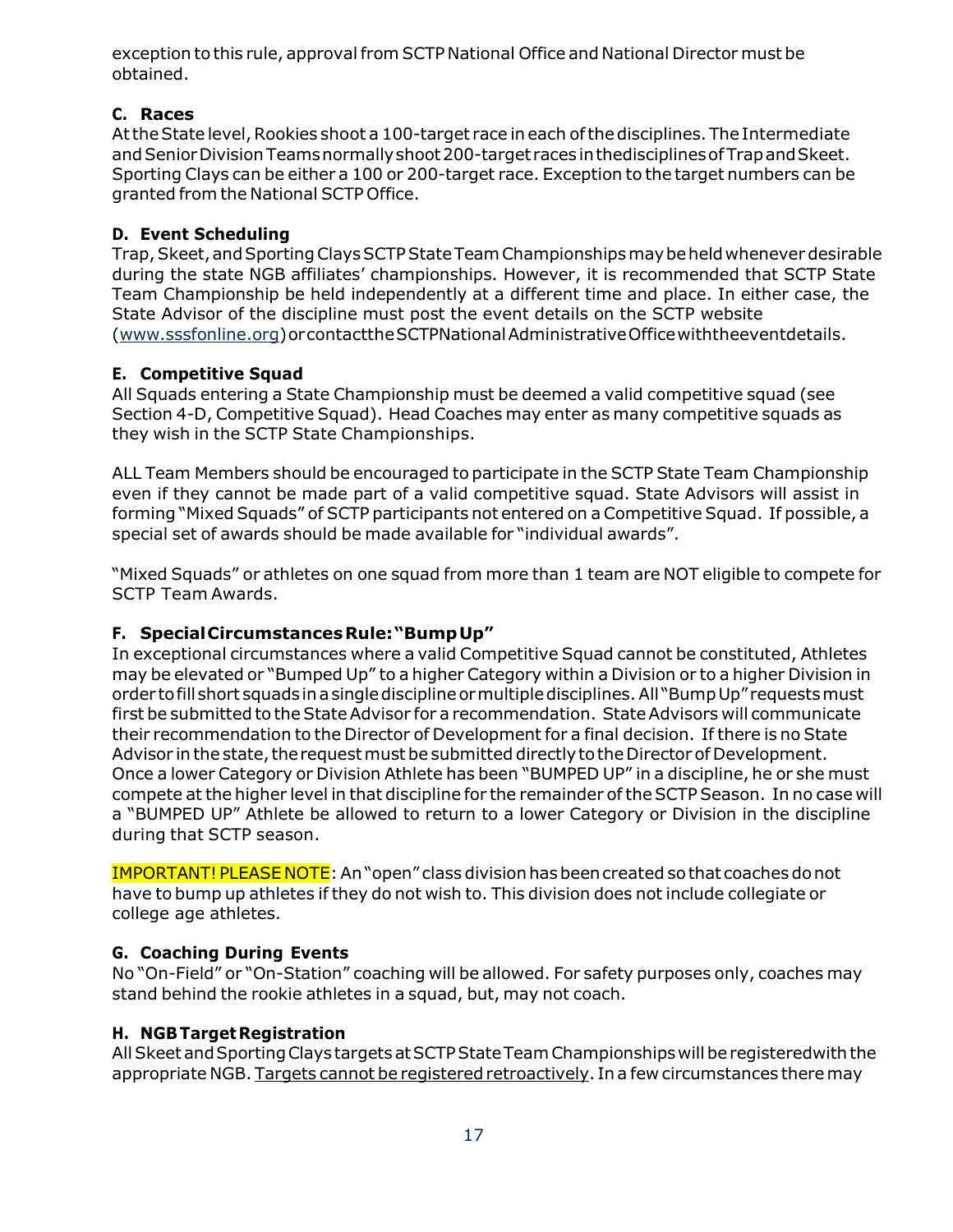be the option to shoot non-registered targets, please contact the national staff for specifics. I.e., when states require a "state membership fee".

- SKEET ALL SQUADS SHOOT REGISTERED TARGETS.
- SPORTING CLAYS ALL SQUADS SHOOT REGISTERED TARGETS.
- TRAP In accordance with the MOU between the ATA and the SCTP, all State Trap Championships must be registered targets.

# <span id="page-18-0"></span>12. STATE CHAMPIONSHIPS (AMERICAN DISCIPLINES) - ENTRY PROCEDURES

#### **A. State Team Championship Entry Form**

Entry into a SCTP State Team Championship requires the Head Coach to enter their squads throughtheuse oftheSHOT onlineregistrationsystem. Thiswillthenimmediatelyreportthe squads tothe SCTP National Headquarters.

Once a coach has logged in by entering their Login ID and Password, he or she can build a Squad for the event.

Submitting SquadEntry Forms electronicallythrough the Website has several advantages. The Squad Entry Form will be immediately available tothe State Advisor for the discipline and tothe SCTPNational Program Staff.

SQUAD ENTRY FORMS ARE DUE FIVE (5) DAYS PRIOR TO THE DESIGNATED STATE CHAMPIONSHIP. FAILURE TO REGISTER YOUR SQUADS IN A TIMELY MANNER WILL RESULT IN DISQUALIFYING THE SQUAD FOR SCTP TEAM AWARDS.

Head Coaches that do not have access to the Internet should contact either their SCTP State Advisor or the SCTP National Administrative Office for assistance with the Squad entry procedure.

Changes may be made to Squad Entry Forms, by Head Coaches, through the SCTP Web up to 72 hours prior to the state championship for a specific discipline, so longas the substitution does not alter the division and category of the Squad. The SCTP National Administrative Office must approve any change that affects a Category or Division. Head Coaches should print off a revised Squadform tosubmittotheStateAdvisoruponregisteringfor thestatechampionshipevent. After 72 hours, Head Coaches will need to contact the State Advisor (or authorized shoot manager for the event if State Advisor is unavailable) for the event to make any last minute adjustments.

Head Coaches are urged to emphasize to their Athletes the importance of making a commitment to the TEAM and keeping it. Simply put, if a team member indicates he or she will attend the event, they have an obligation to the team and particularly to their squad mates to attend theevent.

#### **B. Entry Deadline**

AllSCTPSTATETEAMCHAMPIONSHIPSQUADENTRIESMUSTbecompletedthroughtheSCTP Website no later than five (5) days prior to the designated state championship for the discipline entered. NO SQUAD will be allowed in any SCTP State Championship event without an appropriate Squad Entry on recordin the SHOT system.

#### **C. EnteringAllTeamMembers –MixedSquads**

EveryAthlete registered by the 5-day deadline on an officially recognized SCTP Team is eligible to shoot at the SCTP State Championship. Athletes who were not registered for the event by the 5day deadline may participate in the SCTP State Championship, but they may not be made part of a Competitive Squad unless approved by the state advisor.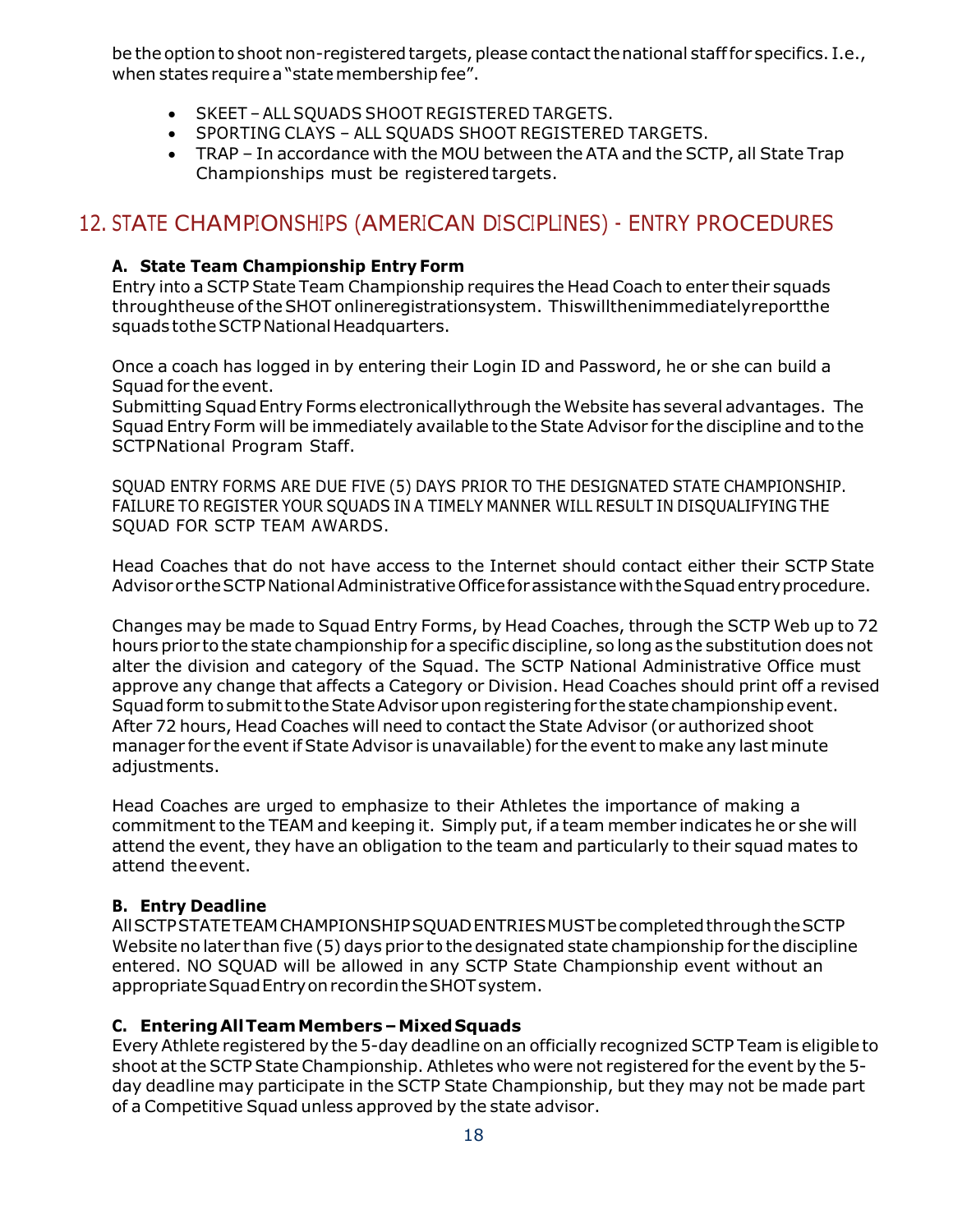TheStateAdvisor (orauthorizedshootmanager for theevent (ifStateAdvisor isunavailable) will assist in forming "Mixed Squads" of SCTP participants not entered on a Competitive Squad. If possible, additional awards should be obtained by the State Advisor for "Individual recognition". "MIXED SQUADS" ARE NOT ELIGIBLE TO COMPETE FOR SCTP TEAM AWARDS.

#### **D. Squad Substitutions**

Changes may be made to the SCTP State Team Championship Squad Entry Form prior to the event. Substitutes must be members of the team that have met the 5-day Team Registration Rule. The Head Coach for the team is the only person allowed to make changes to Squad Entry Form. The changes may be made through the SCTP Website up to 72 hours before the state championship event for the discipline. Once the 72-hour deadline has passed, Head Coaches will need to contact the State Advisor for approval prior to registering the squad at the shoot.

IMPORTANT! PLEASE NOTE: NO SUBSTITUTIONS will be allowed after a competitor fires the first shot at a legal target. Once a Squad Member fires at a legal target in ANY SCTP State Team Championship event, his/her score will be counted as part of the Squad's aggregate score even if he/she cannot finish the event.

#### **E. High School Awards**

The SCTP National Organization currently supports a "concurrent" High School Division at its National Championships. We will encourage states to do so as well. Medals for this division will be availableuponrequestandwithusageoftheSSSF'sSHOTscoringsystem!

#### **F. High School Teams/Awards**

The High School division shall consist of athletes in the  $9<sup>th</sup> - 12<sup>th</sup>$  gradesonly. These athletesmust be from the same High School and Team under the same High School, no exceptions! No Intermediate "bump ups" will be allowed for this division and "Team Scoring" will be utilized at the National Championships. A letter from the High School or an Athlete transcript may be required as proof / verification for any awards won by any team participating inthis category.

Squad Entry submitted on the SCTP Website will be visible to the appropriate State Advisor immediately. Ifthe SCTP State Championship is to be held in conjunction with an NGB affiliate's state shoot, the State Advisor should immediately inform the shoot management of the number of SCTP entries. If problems are encountered with scheduling, the SCTP State Team Championship may be a stand-alone event (see Section 11-D, Event Scheduling).

## <span id="page-19-0"></span>13. STATECHAMPIONSHIPS(AMERICAN DISCIPLINES)–SCORING, SHOOT-OFFS & AWARDS

#### **A. Score Tabulation & Posting**

The State Advisor (or designated representative) checks and posts all squad scores. Scores should be posted as soon as possible at the event site and on the SCTP Website (see Section 13-E, WebPostingofScores).

#### **B. Shoot-Off Required**

In the event of a tie between or among Squads for 1st, 2nd or 3rd place in the same Category or Division, a shoot-off will be conducted to determine the champion or place of finish. Shoot-offs will be conducted only to break ties between or among Individuals and Squads. Ties in all three disciplines will be settled by shoot-offs.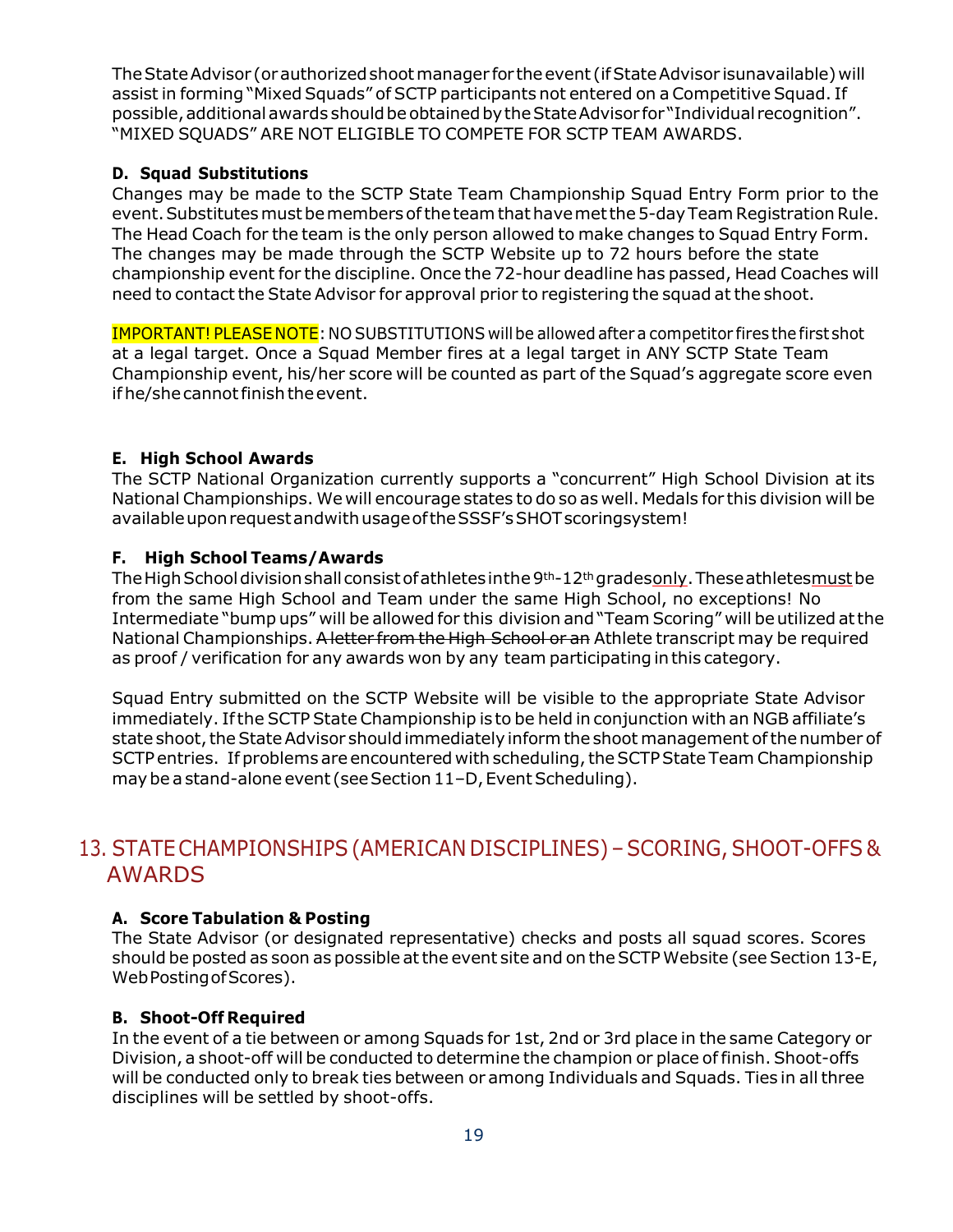IMPORTANT! PLEASE NOTE: An individual or squad qualifying for a shoot-off must shoot in the shootoff or their score from the main event will be entered as its final score. Only individuals or those Squad Members who qualified for the shoot-off will be allowed to participate in the shoot-off. No substitutions.WhiletheNationalSCTPOrganizationonlyrecognizesshoot-offsforindividualswith tied perfect scores, some states may elect to run shoot-offs for any tied scores, thus determining an award.

IMPORTANT! PLEASE NOTE: The SCTP is a "team" based program. Shoot-offs between tied squads will have the following rules that follow.

#### **C. Shoot-Off Procedures**

• Trap: All squads in a shoot-off for a specific Category or Division award will be conducted from the 16-yard line in a 25-target round. Shoot management will determine squad shooting order. Squad members shoot all shoot-off targets from the same post as they did in the main event.

The total number oftargets broken by the squad during the round will be used to determine the winner. If there are tie scores between or among squads, the tied squads are still "alive" and continue on to the next round.

Round Two – Two or more squads still "alive" from Round One move back to the 22 yard line with their squad mates and continue the same shoot-off process. Ifthere are tie scores between or among squads, the tied squads are still "alive" and continue on to Round Three.

Round Three – Two or more squads still "alive"move to the27-yard line and follow the shoot-off procedures used in the preceding two rounds. The next and all required subsequent roundswillbeshotfromthe27-yardline.

• Sporting Clays: Shoot-offs may be conducted on a Walk-Through Sporting Clays course or a 5-Stand field. Shoot- offs for a specific Category or Division award will be shot on the same station for total score.

Alltarget presentations will be true pairs. Shoot-off will befrom one station with each shooter shooting at two (2) True Pair (four targets per shooter) for team total score. ALL Squad Members must shoot from the same cage or stand. Shoot management will determinesquadshootingorder.

Squads that are "alive" continue to the next station and repeat the process until one squad is declared the winner.

• Skeet: All shoot-offs will be doubles shot on the same field from stations 3, 4, and 5 in that order, for total score. All squad members will participate in the shoot-off round(s). Shootmanagement willdeterminesquadshootingorder.Squads intheShoot-offs for a specific category or division award will shoot on the same field. Squads that are "alive", the process continues in the following rotation: From Stations 3 to 4, 4 to 5, 5 to 4, 4 to 3, and 3 to 4 until one squad is declared the winner.

#### **D. SCTP State Championship Awards**

The Scholastic Shooting Sports Foundation will provide awards for the winning Squads placing 1st, 2nd, and 3rd in each Division and Category at the SCTP State Team Championships in Trap, Skeet and Sporting Clays. Each Squad Member and the Head Coach for each of these Squads will receive similar awards.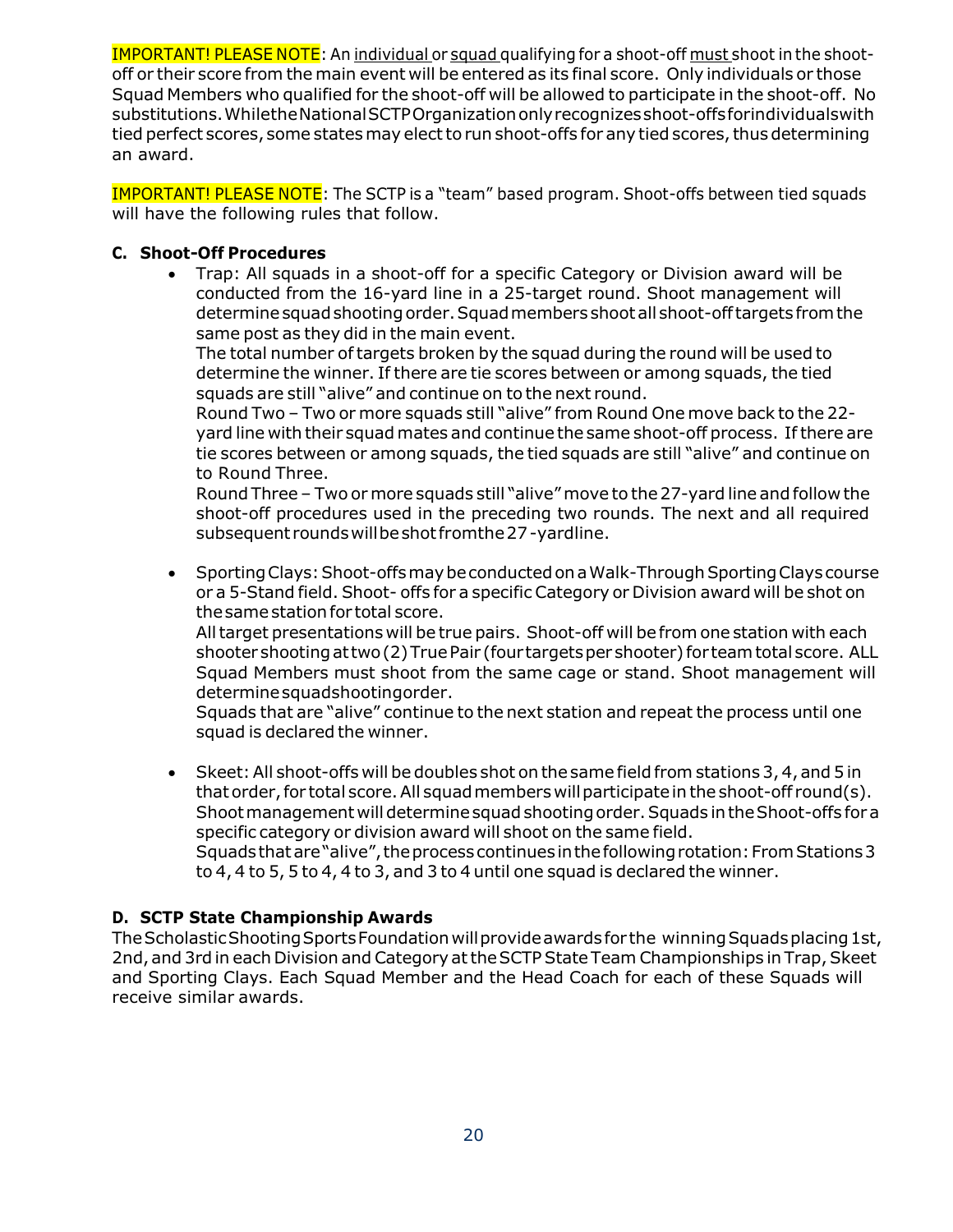## <span id="page-21-0"></span>14. SCTP NATIONAL TEAM CHAMPIONSHIPS (AMERICAN DISCIPLINES)

#### **A. National Championship Events**

SCTP Teams entering valid Competitive Squads may compete for Team awards in the following disciplines:

- TRAP-16-Yard Singles (ATA. Rules)
- SKEET American Skeet Regulation Rounds (NSSA Rules)
- SPORTING CLAYS Walk Through (NSCA Rules)

Trap, skeet & sporting clays will be registered at the National Championships held in July. Membership in the appropriate NGBis required.

#### **B. Eligibility for SCTP National Team Championship (American Disciplines)**

TRAP,SKEET,ANDSPORTINGCLAYS:EachregisteredAthletemusthavecompetedinanyoftheir State's SCTP Championships. Each Athlete's scores from its SCTP State Championship(s) event must be on file attheSCTP National Administrative Office.All SCTPAthletes that participated in a State Championship may register and shoot at the SCTP National Team Championships to qualify for the NRA All-Scholastic Team.

#### **C. Races**

All Division Teams shoot a 200-target race in each of the American disciplines of Trap, Skeet and Sporting Clays. All Trap, Skeet & Sporting Clays targets shot at the SCTP National Championships will be registeredtargets.

#### **D. Squads**

All competitive squads (see Section 4-D) are welcome to enter the SCTP National Championships. Coaches may enter as many competitive squad in the SCTP National Team Championships as they choose to enter.

#### **E. Squad Substitutions**

Head Coaches of valid competitive squads entered in the SCTP National Team Championships are allowed to make two (2) substitutions to the rosters of Trap squads and ONE (1) substitution to the roster of Skeet and Sporting Clays squads. Additional substitutions may be allowed with specific approval of the State Advisor and the Director of Development. In order to be eligible as a substitute, one must be a registered member of the Team and must have participated in his/her SCTP State Championship event.

IMPORTANT! PLEASE NOTE: NO SUBSTITUTIONS will be allowed after a competitor fires the first shot at a legal target. Once a Squad Member fires at a legal target in the SCTP National Team Championship event his/her score will be counted as part of the Squad's aggregate score even if he/she cannot finish the event.

#### **F. Coaching During Events**

No "On-Field" or "On-Station" coaching will be allowed. For safety purposes only, coaches may stand behind the rookie athletes in a squad, but, may not coach.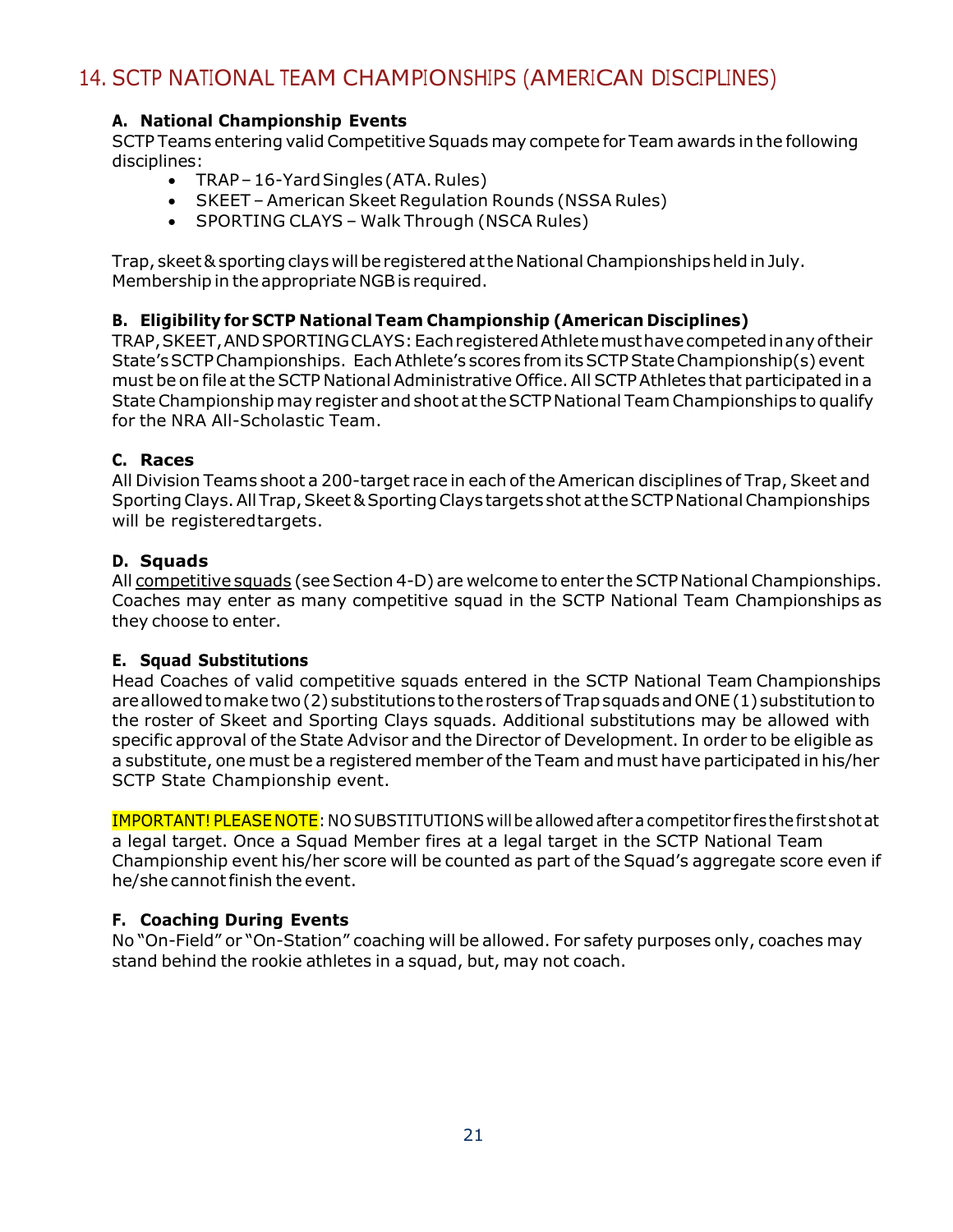#### **G. All Registered Team Members Eligible**

Every Athlete registered by the 5-day deadline for an officially recognized SCTP Team and who shot in his or her SCTP State Championship event is eligible to shoot at the SCTP National Team Championships. Teams unable to place every team member on a Competitive Squad by the Registration Deadline may take ALL team members to the shoot for the experience. However, a team may form a squad(s) of athletes from multiple classifications to compete in the Open Division. SCTP National Program Staffwillformamalgamated"Mixed Squads" of SCTP participants not entered on a valid Competitive Squad.

"MIXED SQUADS" (ATHLETES FROM DIFFERENT TEAMS SQUADDED TOGETHER) WILL NOT BE ELIGIBLE TO COMPETE FOR SCTP TEAM AWARDS.

## <span id="page-22-0"></span>15. NATIONALCHAMPIONSHIPS(AMERICAN DISCIPLINES)–ENTRY PROCEDURES

#### **A. National Championship Entry Form**

Entry into the SCTP National Team Championships requires the Head Coach to submit electronically through the Login page of the SCTP Website at [www.sssfonline.org.](http://www.sssfonline.org/) Once the coach has logged in by entering the Login ID and Password, he or she can build a Squad for the event.

Submittingentryformselectronicallyvia theSCTP Website has several advantages. TheSquad Entry Form will be immediately available to the State Advisor for the discipline and to the SCTP National Program Staff.

Squads and payments are due (prior to) 3 days before the SCTP National Championships.

FAILURE TO SUBMIT THE SQUAD ENTRY FORM IN A TIMELY MANNER WILL RESULT IN DISQUALIFYING THE SQUAD FOR SCTP TEAM AWARDS.

Changes may be made to Squad Entry Forms, by Head Coaches, through the SCTP Website up to 48hours (SeeSection 14-E,SquadSubstitutions)before the SCTP national championship event, so long as the substitution does not alter the Division of the Squad. The SCTP National Program Staff must approve any change that affects a Category or Division. Head Coaches should print off a revised Squad Entry Form to submit to the State Advisor upon registering for the National Championships.

Head Coaches are urged to emphasize to their Athletes the importance of making a commitment to the TEAM and keeping it. Simply put, if a team member indicates he or she will attend the event, they have an obligation to the team and particularly to their squad mates to attend theevent.

#### **B. Entry Procedure**

Registration forms and entry procedures will be posted and conducted on-line through the SCTP Website [www.sssfonline.org.](http://www.sssfonline.org./)

#### **C. Pre-Registration of Teams for SCTP National Championships (NEW-2018)**

Teams will be allowed to register their squads and athletes before the official opening of National Championship registration by doing the following:

1. Send a check for the proper amount of all squads and athletes to the Burlington WI address post marked no earlier than 12:01am on May 15<sup>th</sup> and no later than midnight on May 25<sup>th</sup>.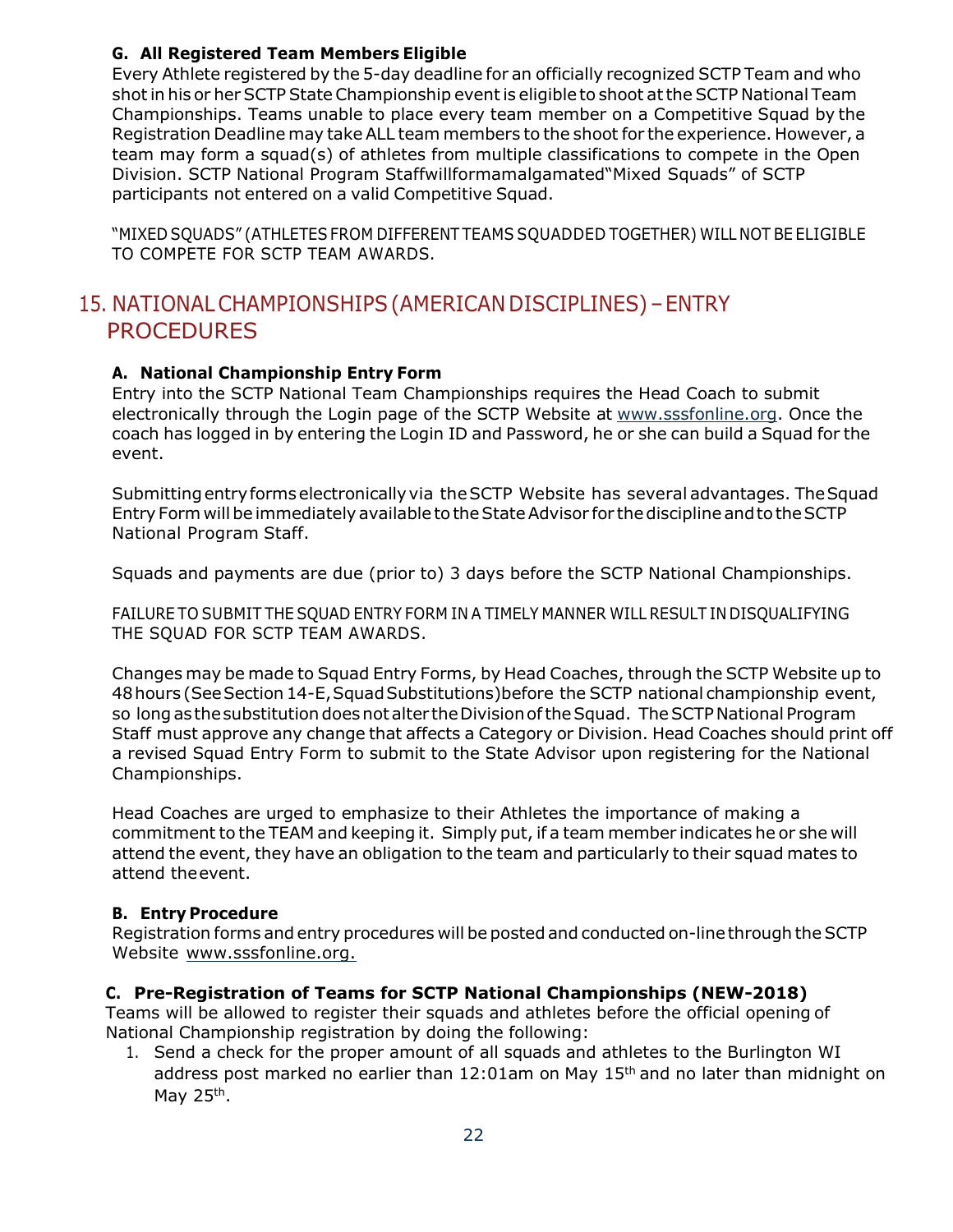- 2. Money received is **"Non-Refundable"**. Pre-registration fees will not be returned for any athletes that do not attend the SCTP National Championships.
- 3. All squads must be "pre-built" on your team's home page for the National Championships. Teams will be allowed to change athletes as they see fit later on but all squads must be ready to populate the shooting schedule.
- 4. SCTP will populate the squad assignments based on the time and date received (time stamp) on the envelope containing your paperwork and check. PLEASE send by regular mail with NO signature required. Sending paperwork requiring a signature may delay your paperwork!
- 5. A form will be available on the SSSF website that will require your information along with dates and times you would like your squads assigned. Please give us 3 options for times and days.
- 6. Teams will be notified of their pre-registration by the end of May and before normal registration opens on June  $1<sup>st</sup>$ .

#### **D. Shoot-Off Procedures**

Shoot-Off procedures for theSCTPNational TeamChampionships will be the sameas those used for SCTP State Team Championships (see Section 13-B and C, above).

#### **E. SCTP National Championship Awards**

The Scholastic Clay Target Program will provideawardsforthewinning Squads placing First through Fifth in each Category and Division in Trap, Skeet, and Sporting Clays. Each Squad Member and the Head Coach will receive a similar award.

#### **F. Declaration of Winning Individuals & Squads**

The SCTP National Program Staff will declare all winners. The Scholastic Clay Target Program will provideawards for thewinning Individuals and Ladies placing First through Fifth in each Category and Division in Trap, Skeet, and Sporting Clays. An Athlete can only receive one award and the Main Event Award is awarded first. Results will be posted on theSCTP Scoreboard as soon as all the scores have been carefully checked. ALL Individual and Squad scores will be postedon the SCTP website (see Section 13-D, above).

#### **G. High School Awards Division (Revised-2018)**

Athletes participating for the "High School" division awards must have the following information filled in on their athlete profile pages and coaches must ensure that it is up to date:

- 1. Athletes must have the High School they currently attend filled in on their personal profile page.
- 2. Coaches must ensure that this information is current and accurate **before**attending the National Championships.
- 3. The SHOT system will sort by "Team" first and then by "High School" when using scores for Team scoring in the High School division.
- 4. Any awards won will be awarded and given to the "Team", not the High School ofthe attending athletes.
- 5. No letter will be needed from the High School verifying the team is a High School team. However, the SCTP staff may from time to time verify a team's roster and validate attending high school of any "athletes in question". Home schooled athletes must show a High School they "would have attended" had they not been home schooled.
- 6. Falsifying information and high school designation will be grounds for disqualification.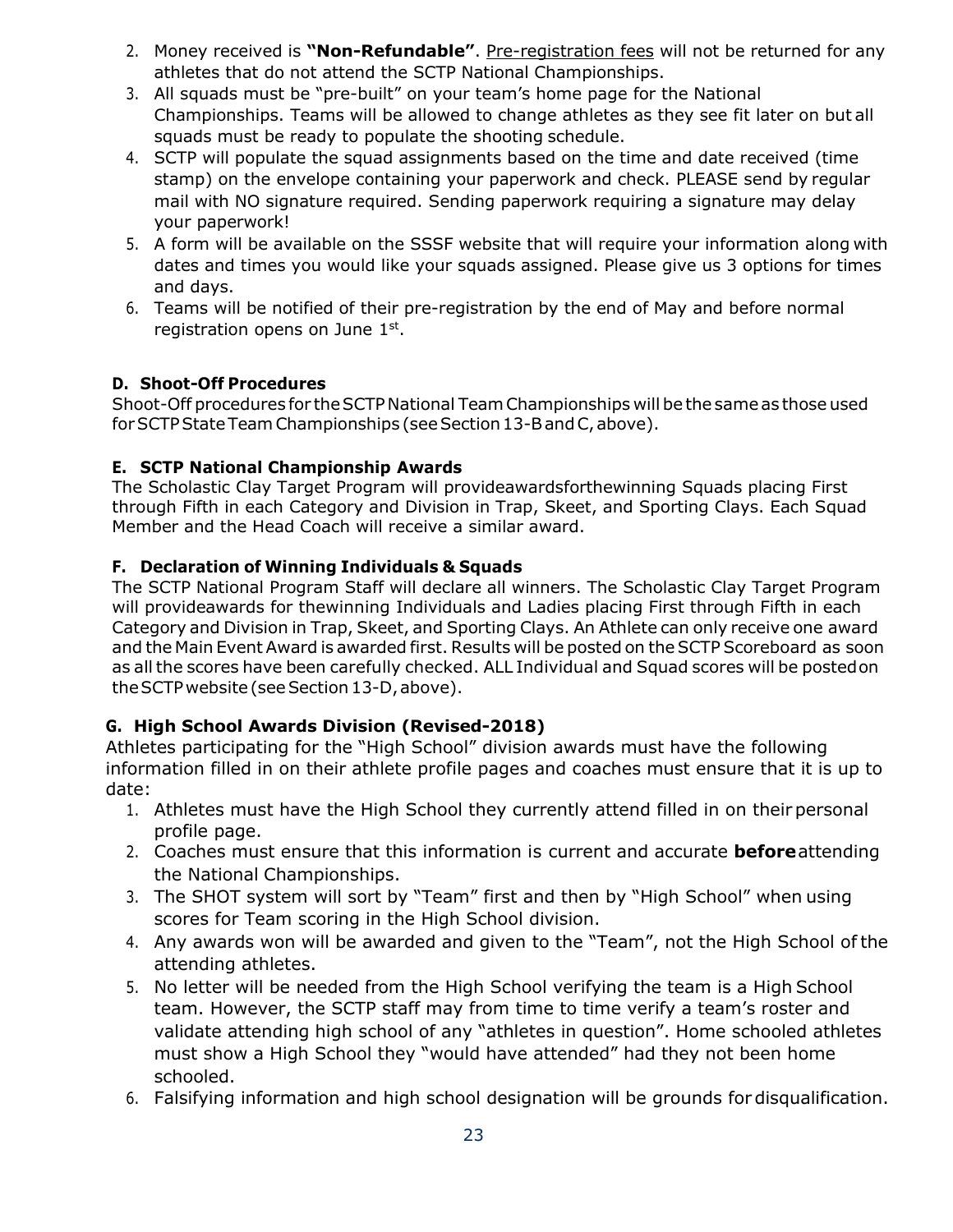# <span id="page-24-0"></span>16. SCTP STATE - INTERNATIONAL TEAM CHAMPIONSHIPS (OLYMPIC DISCIPLINES)

#### **A. State International Championship Events**

ALL International SCTP State and National Team Championships will be a registered target event. AllcompetitorsmustbeUSAShootingMembers.

SCTP Teams entering valid Competitive Squads may compete for Team awards in the following disciplines:

- OLYMPIC TRAP 125 targets plus optional final
- OLYMPIC SKEET 125 targets plus optional final

For team placements, only preliminary score will count. Finals are not included and the finals, if shot, are for individual placements and experience.

#### **B. Eligibility for SCTP StateInternationalTeam Championship**

An SCTP State International Team Championship should be conducted in each discipline for which a state plans to send an Individual or a Squad to the National SCTP International Team Championships. SCTP Athletes must compete in an SCTP State International Team Championship(s). IntheeventastatedoesnothaveanSCTPStateInternationalChampionship, all currently registered athletes from that state who have met practice and eligibility requirements, may participate and be eligible for awards. There is no Minimum Qualifying Score (MQS) to qualify for the International SCTP National Team Championships.

IMPORTANT! PLEASE NOTE: The SCTP State International Team Championships DOES NOT qualify an Athlete eligible to attending USAShooting's National Junior OlympicChampionshipShoot. To attend USA Shooting's National Junior Olympic Championships (NJOSC) please contact USA Shooting.

#### **C. Special SCTP Rules for International Disciplines**

Due to thespecializednature and limited availability of facilities for SCTP Teams toparticipate in the international disciplines of Bunker Trap and International Skeet, there are two changes to the rules. A new COMPETITIVE DIVISION has been added and the rules for a valid COMPETITIVE SQUAD have changed.

FOUR COMPETITIVE DIVISIONS – SCTP Teams may register squads in the following divisions: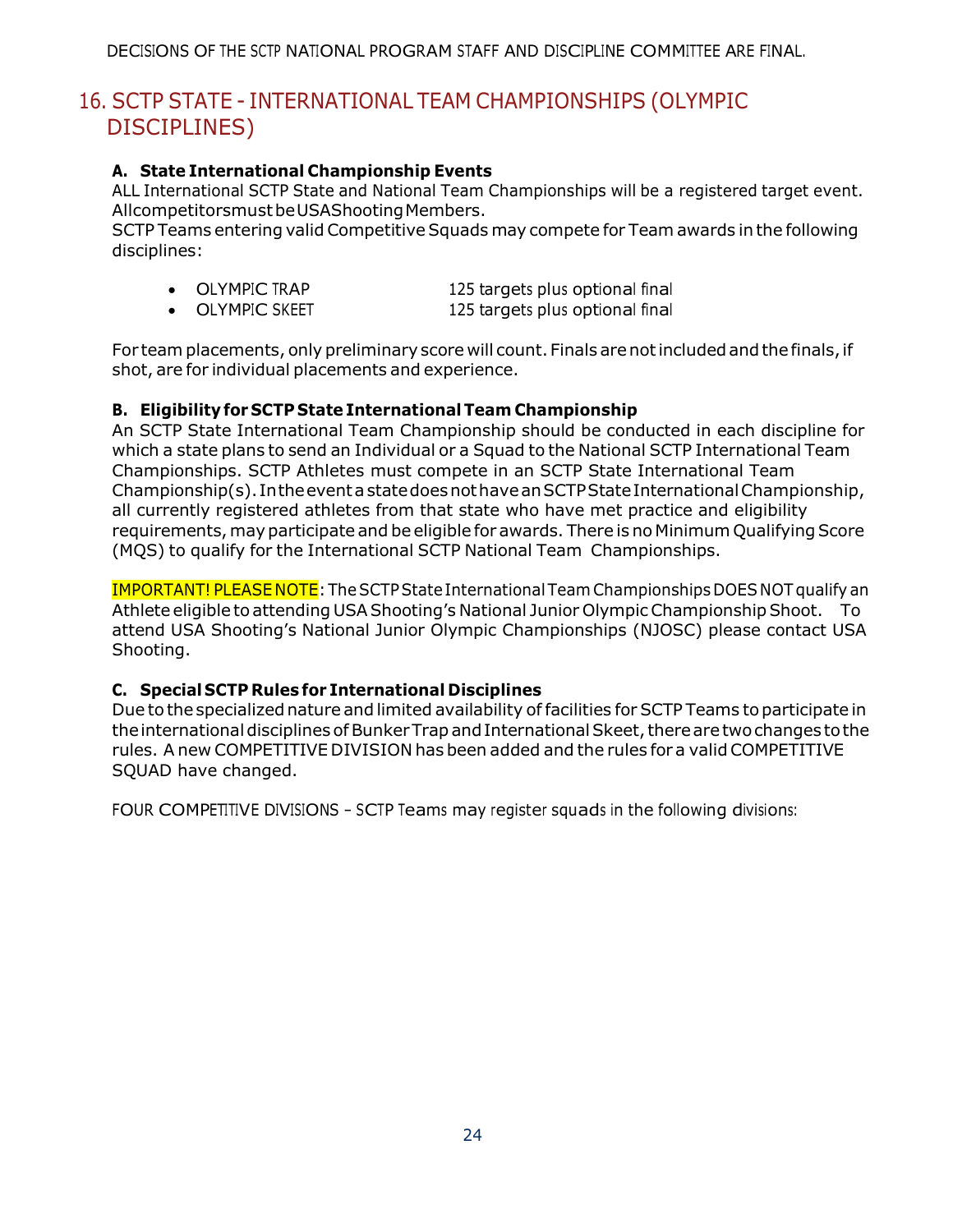- INTERMEDIATE DIVISION Grades 5 8
- SENIOR DIVISION Grades 9 12
- 
- 

• OPEN DIVISION Grades 12 and Under • COLLEGE Division I, II, III

COMPETITIVE SQUAD – Squads competing for SCTP Team Championships in the Rookie, Intermediate,and SeniorDivisionsarecomposedofthreeteammembers registeredinthesame division, but without regard to their registered category. Squads competing for the SCTP Team Championship in the open division are composed of three team members from any of the other three divisions. All squad members must be individual members of U.S.A. Shooting. College is a separate division.

IMPORTANT! PLEASE NOTE: Athletes may be entered in only one (1) SCTP division per target year. Once entered, it is an irrevocable decision for the remainder of the SCTP target year.

#### **D. Shoot Governance**

USAShootingRuleswillgovernallSCTP StateTeamChampionshipMatches for theBunkerTrap and International Skeet disciplines.

#### **E. Standard SCTP RulesApply**

The SCTP rules governing deadlines for team, squad, and athlete registration in Sections 2, 4, and 5 as well as the safety rules in A, B, and C of Section 8 and Section 9 above are applicable to the International disciplines. The rules regarding the number of required team practices and the requirement that the Head Coach or another adult registered with the team be present at all practices and competitions must also be met. There are some new special rules that apply only to the international disciplines (see Sections 16-F, below).

#### **F. State International Team Championship Entry Procedures**

Entryinto a SCTPState International Team Championship requires the Head Coach to submit an SCTP State Team Championship squad entry to the SCTP National Headquarters for each individual and squad entered. This form must be submitted electronically through the Login page of the SCTP website at [www.sssfonline.org.](http://www.sssfonline.org./) Once a coach has logged in by entering their Login ID and Password, he or she can build a Squad for the Championship.

Submitting squad entry electronically through the website has several advantages. The Squad entry will be immediately available to the State Advisor for the discipline and to the SCTP National Program Staff.

Squad entries are due five (5) days prior to the SCTP State Team Championship. Failureto submit thesquadentry inatimely mannerwill resultindisqualifyingthesquad forSCTPTeamawards.

Head Coaches that do not have access to the Internet should contact either their SCTP State Advisor or the SCTP National Administrative Office for assistance with the Squad entry procedure. Every Athlete registered by the 5-day deadline on an officially recognized SCTP Team is eligible to shootattheSCTPStateTeamChampionship.

Changes may be made to squad entry by Head Coaches through the SCTP Website up to 72 hours prior to the SCTP State Team Championship for a specific discipline. Once the 72-hour deadline has passed, Head Coaches will need to contact the State Advisor for approval prior to registering the squad at the shoot.

IMPORTANT! PLEASE NOTE: No substitutions will be allowed after a competitor fires the first shot at a legal target. Once a squad member fires at a legal target in at any SCTP State Team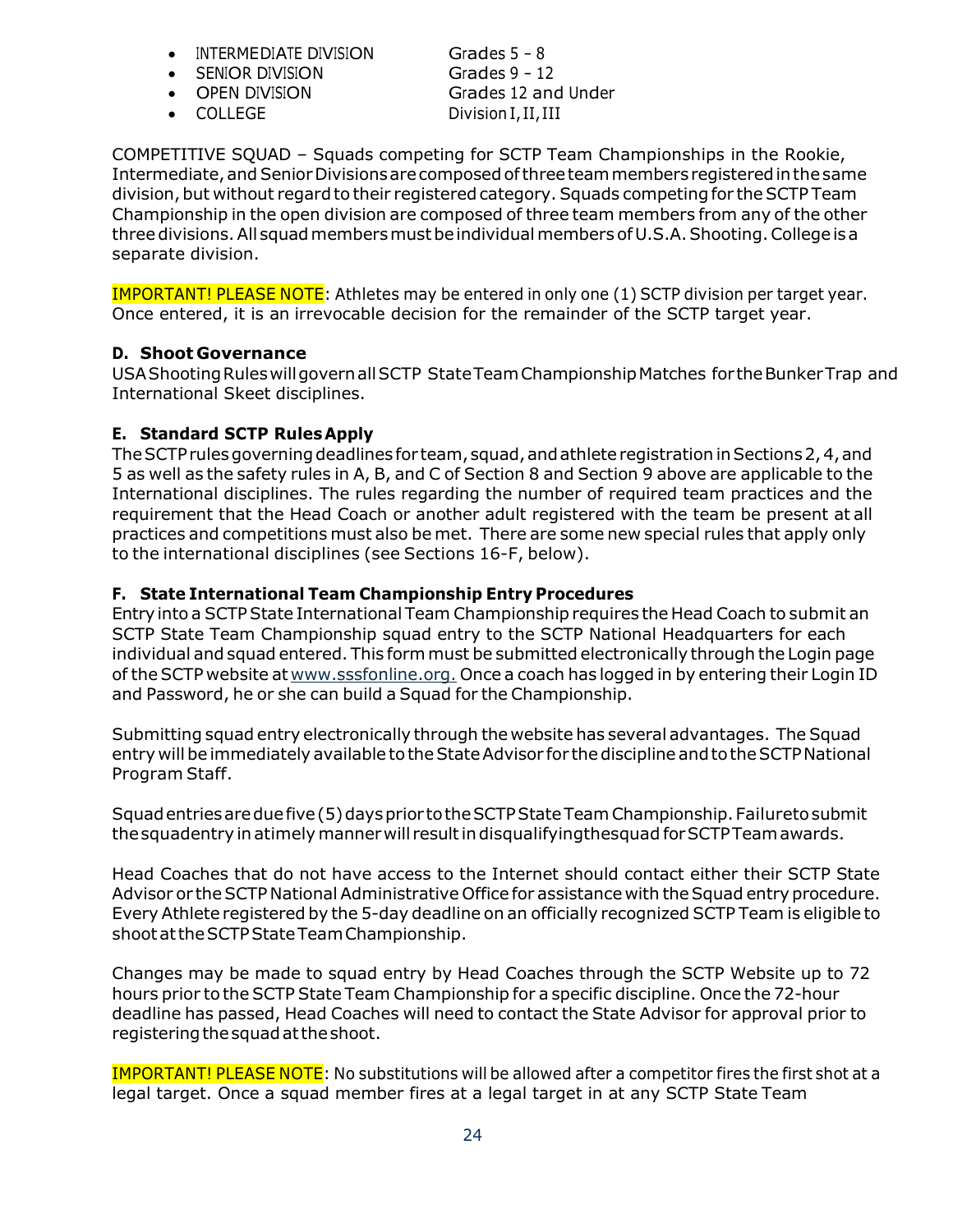Championship event, his/her score will be counted as part of the squad's aggregate score even if he/she cannot finish the event.

Head Coaches are urged to emphasize to their athletes the importance of making a commitment to the team and keeping it. Simply put, if a team member indicates he or she will attend the event, they have an obligation to the team and particularly to their squad mates to attend theevent.

#### **G. SCTP International State Team Championship Awards**

The Scholastic Clay Target Program will provide awards for the winning squads placing 1st, 2nd, and 3rd in each of the four (4) divisions. Each squad member and the Head Coach for each of thesesquadswill receivesimilarawards.

## <span id="page-26-0"></span>17. SCTP NATIONAL - INTERNATIONAL TEAM CHAMPIONSHIPS (OLYMPIC DISCIPLINES)

International SCTP National Championships will be held independently from U.S.A. Shooting's National Championships.

#### **A. SCTP National - International Championship Events**

The International SCTP National Team Championships will be a registered target event. All competitors must be USA Shooting members.

SCTP Teams entering valid competitive squads may compete for Team awards in the following disciplines:

| <b>OLYMPIC TRAP</b> |                                    |  |
|---------------------|------------------------------------|--|
|                     | Regulation Rounds (U.S.A.S. Rules) |  |

• OLYMPIC SKEET Requiation Rounds (U.S.A.S. Rules)

Please note that certain requirements are still in effect to participate in the USA Shooting NOJSC. The place to get the latest information on the USA NJOSC is directly from the USA Shooting's competition office.

Note.... All current Junior USAS team members (registered with the SCTP National Organization) will be allowed to compete for team and individual SCTP awards. These athletes are not eligible to participate in any finals competition.

#### **B. Eligibilityfor SCTP Team Awards**

Each registered Competitive Squad and Individual, must have competed in their state's SCTP International Championships event in order to be eligible to compete for Team or Individual awards at the International SCTP National Team Championship (See 16 B for eligibility requirements). In the event a state does not have an SCTP State International Championship, all currently registered athletes from that state who have met practice and eligibility requirements, may participate and be eligible for awards.

#### **C. Standards & Special SCTP Rules**

Both the standard and special SCTP rules that govern the SCTP State Team Championships are also applicable atthe SCTP National Team Championships. These rules are stated above in Section 16 E and F.

#### **D. Registration Procedures**

Posted on-line at [www.sssfonline.org.](http://www.sssfonline.org./)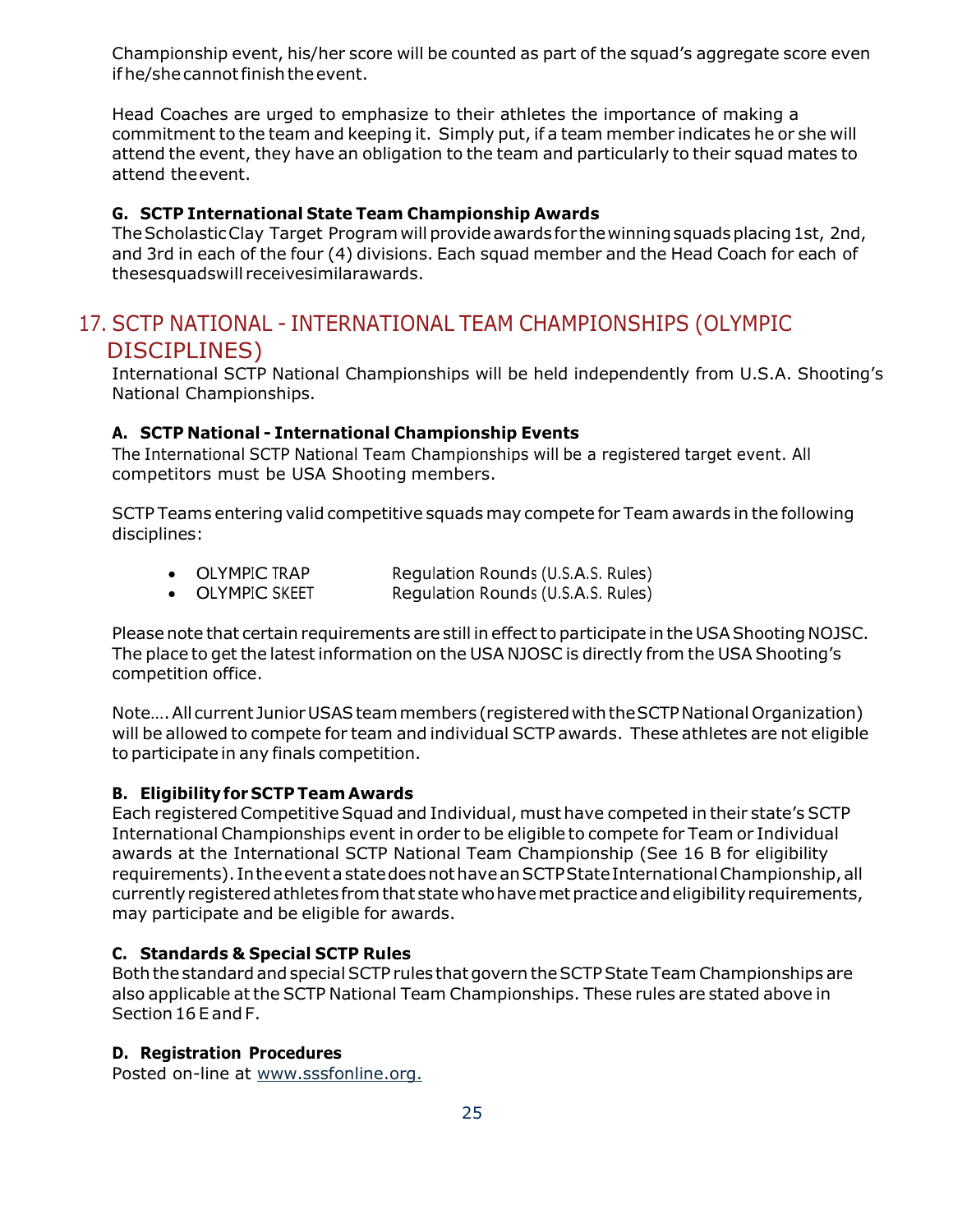# <span id="page-27-0"></span>18. ADDITIONAL IMPORTANT INFORMATION

#### **A. Solicitation Activities**

Organizations and individuals desiring to solicit financial contributions or other assistance from local businesses or other third parties to support their participation in the SCTP must do so in their own names. Organizations andindividuals arestrictlyprohibitedfromusingtheSSSFname and SSSF'snon-profitclassificationorclaimingaffiliation withtheSSSForanyoftheSSSF'saffiliate companies in their solicitation activities, without the sole written consent of the SSSF.

Organizations and individuals accepting financial contributions or other assistance in connection with their participation in the SCTP shall be solely responsible for collecting, recording, disseminating, substantiating and reporting all contributions or support they receive. Neither the SSSFnor theSCTPshall be responsible for any activities that organizations or individualsmay engage in with respect to their participation in the SCTP. Any questions regarding tax deductibility should be directed to your financial advisor.

#### **B. SCTP Logo**

"Scholastic Clay Target Program", "SCTP" and the SCTP logo are trademarks or registered trademarks. Organizations and individuals, whether or not participating in the SCTP, are prohibited fromusingtheSCTPtrademarkswithoutthepriorwrittenconsent fromtheSSSF. Toobtain consent to use SCTP trademarks, please send a written request to SSSF National Headquarters at the address in Section 19, below, or contact the National Director.

#### **C. Coaches/Parents Behavior**

Any grievances with how an event has been run, or questioning the results of any event sponsored by the SCTP may discuss this with the SCTP staff and discipline committees. Anyone causing a disturbance or scene at an awards ceremony can and will be escorted from the premises by a local law enforcement official. Thismay result in expulsion from the program.

#### **D. National Championships**

The SCTP will petition 5-6 coaches/state advisors for each discipline to oversee any situation/problem with the event. The decision by the group will be ratified by the Director of Development and the National Director and then will be made final by the SCTP tournament director.

#### **E. National Awards**

The SCTP "Main Event" awards are the most prestigious awards the team can earn at the National Championships and therefor will be awarded to a team eligible to win such an award first. Any "extra" or concurrent award (i.e. High School award) will be "secondary" to the main event award. A squad/team may win more than one award, however, they cannot win "both" endowment funding's. We will award the higher of the 2 and bump down the endowment funding to the next "eligible" team of the other. A "team" can only win 1 podium spot in the "High School" division.

#### **F. Endowment Funding**

Team endowment funding will ONLY be awarded to teams that are CURRENTLY registered and up to date with the SCTP. This includes payment by all athletes and coaches registered with the team and competing. This MUST be done prior to participating in any SCTP sponsored event. Failure to do this will move up other teams that are current with theSCTP and they will receive those funds. This will take full effect with both National Championships in 2014 and all tournaments going forward in 2015.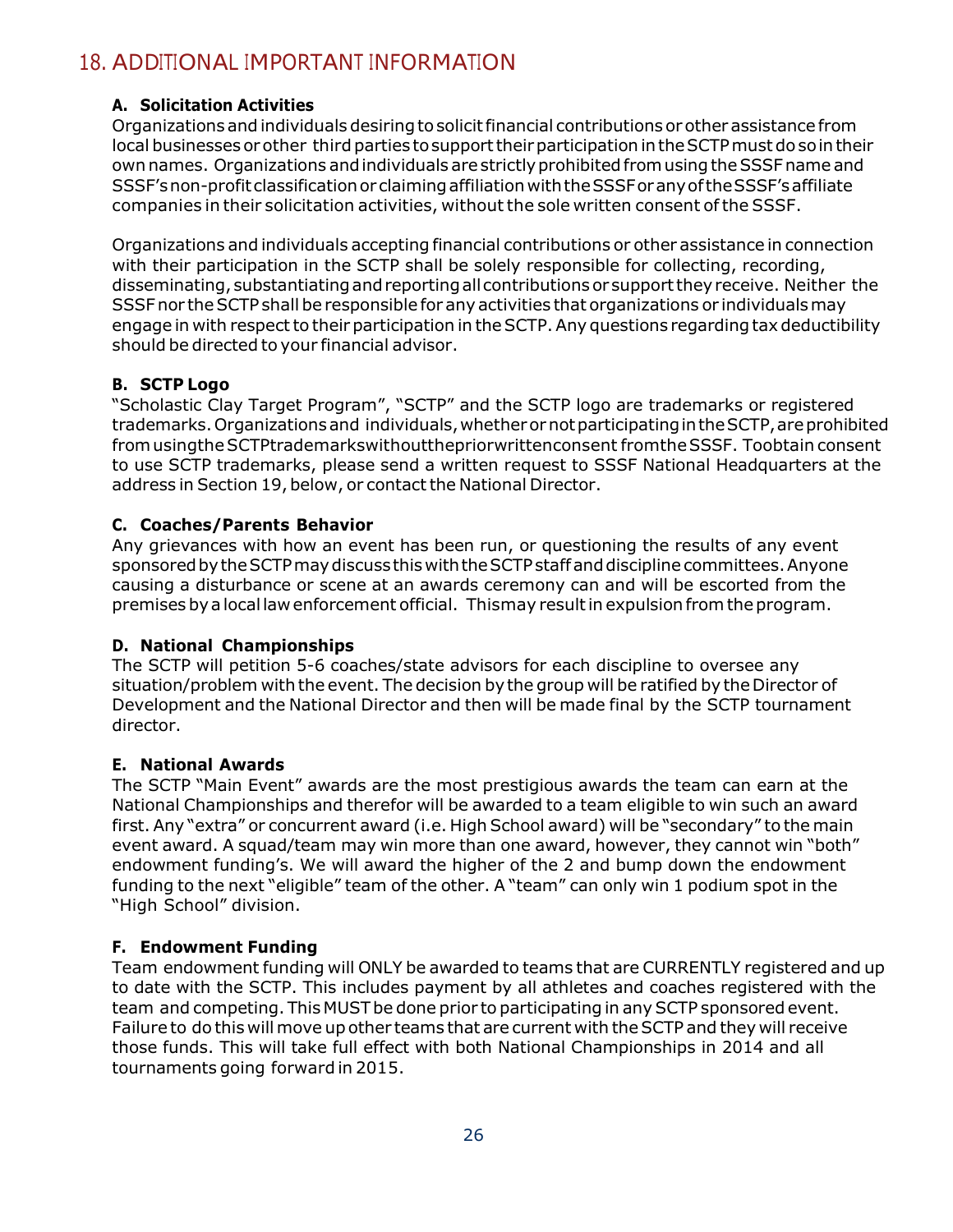#### **G. Coaches**

Coaches are responsible for updating head coach, assistant coach, adult volunteer, and athlete information, and ensuring that all information entered is accurate. This is to mandate and include address, e-mail, phone number, and NGB identification numbers (where appropriate) for the purpose of communicating with our members, and accurate reporting of our shoot information to the appropriate NGB. T-Shirt size is mandated so that we (and the state) can make correct shirt orders.

#### **H. High School Teams**

Teams wishing to participate in the high school "only" division may only enter athletes from that same high school. A High School letter or athlete transcript may be required of anyone winning an award in this division at the National Championships. Failure to comply may result in forfeiture of any awards won. No intermediate athlete "bump-ups" will be allowed in the High School only division.

#### **I. SCTPRegionalTournaments**

Location of the tournaments defines the region, not who can attend. Any team can attend a regional tournament. Regional Tournaments will be defined and created by the National SCTP Organization and may be awarded and then assigned to local groups. There are no qualifications requiredforattendanceatSCTPRegionalTournaments. The idea of the SCTP Regional Tournament is to offer athletes more competition opportunities.

#### **J. Pre-Registration of Teams for SCTP National Championships (NEW-2018)**

Teams will be allowed to register their squads and athletes before the official opening of National Championship registration by doing the following:

- 1. Send a check for the proper amount of all squads and athletes to the Burlington WI address post marked no earlier than  $12:01$ am on May  $10<sup>th</sup>$  and no later than midnight on May 25<sup>th</sup>.
- 2. Money received is **"Non-Refundable"**. Pre-registration fees will not be returned for any athletes that do not attend the SCTP National Championships.
- 3. All squads must be "pre-built" on your team's home page for the National Championships. Teams will be allowed to change athletes as they see fit later on but all squads must be ready to populate the shooting schedule.
- 4. SCTP will populate the squad assignments based on the time and date received (time stamp) on the envelope containing your paperwork and check. PLEASE send by regular mail with NO signature required. Sending paperwork requiring a signature may delay your paperwork!
- 5. A form will be available on the SSSF website that will require your information along with dates and times you would like your squads assigned. Please give us 3 options for times and days.
- 6. Teams will be notified of their pre-registration by the end of May and before normal registration opens on June  $1<sup>st</sup>$ .